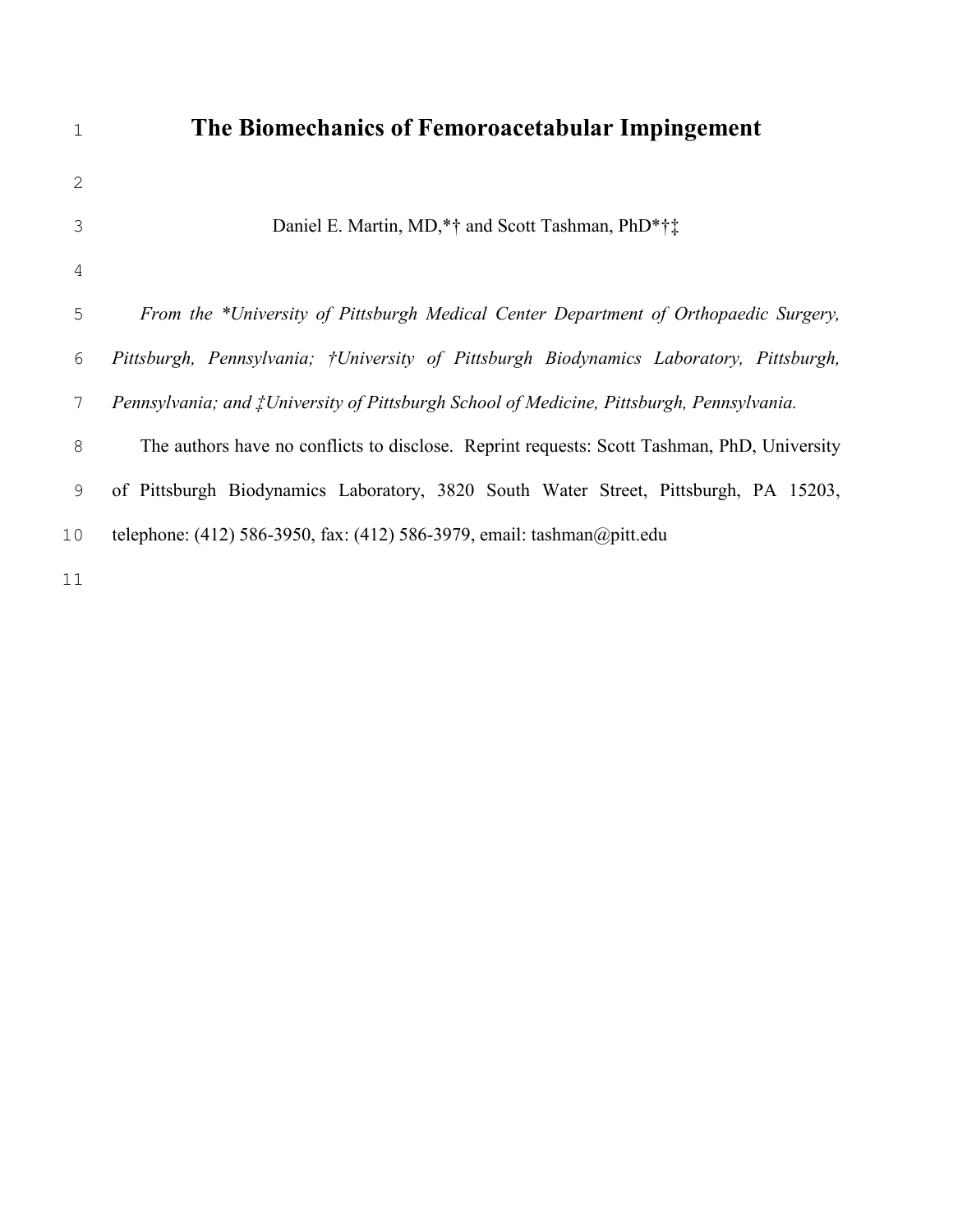#### **Abstract:**

Femoroacetabular impingement (FAI) has been proposed as a possible biomechanical etiology of early, idiopathic hip osteoarthritis (OA). Two primary mechanisms have been proposed: cam impingement and pincer impingement. In cam impingement, an abnormally shaped or excessively large femoral head or neck abuts against the anterosuperior acetabulum. In pincer impingement, overcoverage of the proximal femur by the acetabulum results in impingement. In severe cases, a contre-coup mechanism has been suggested whereby an anterosuperior contact point functions as a fulcrum and posteroinferior impingement occurs as the femoral head is levered out of the acetabulum. However, these proposed mechanisms have been based on surgical observation rather than *in vivo* documentation of FAI, and controversy exists as to whether surgical interventions should be based on these theories alone. This review of FAI biomechanics discusses the proposed biomechanical mechanisms of FAI, the analytical methods currently available to study FAI biomechanics, and the topics that future biomechanical studies of FAI will need to address. Ultimately, better understanding the biomechanics of FAI may help physicians design interventions that decrease the risk of progression to hip OA.

**Key words:** Femoroacetabular impingement, hip biomechanics, cam impingement, pincer impingement.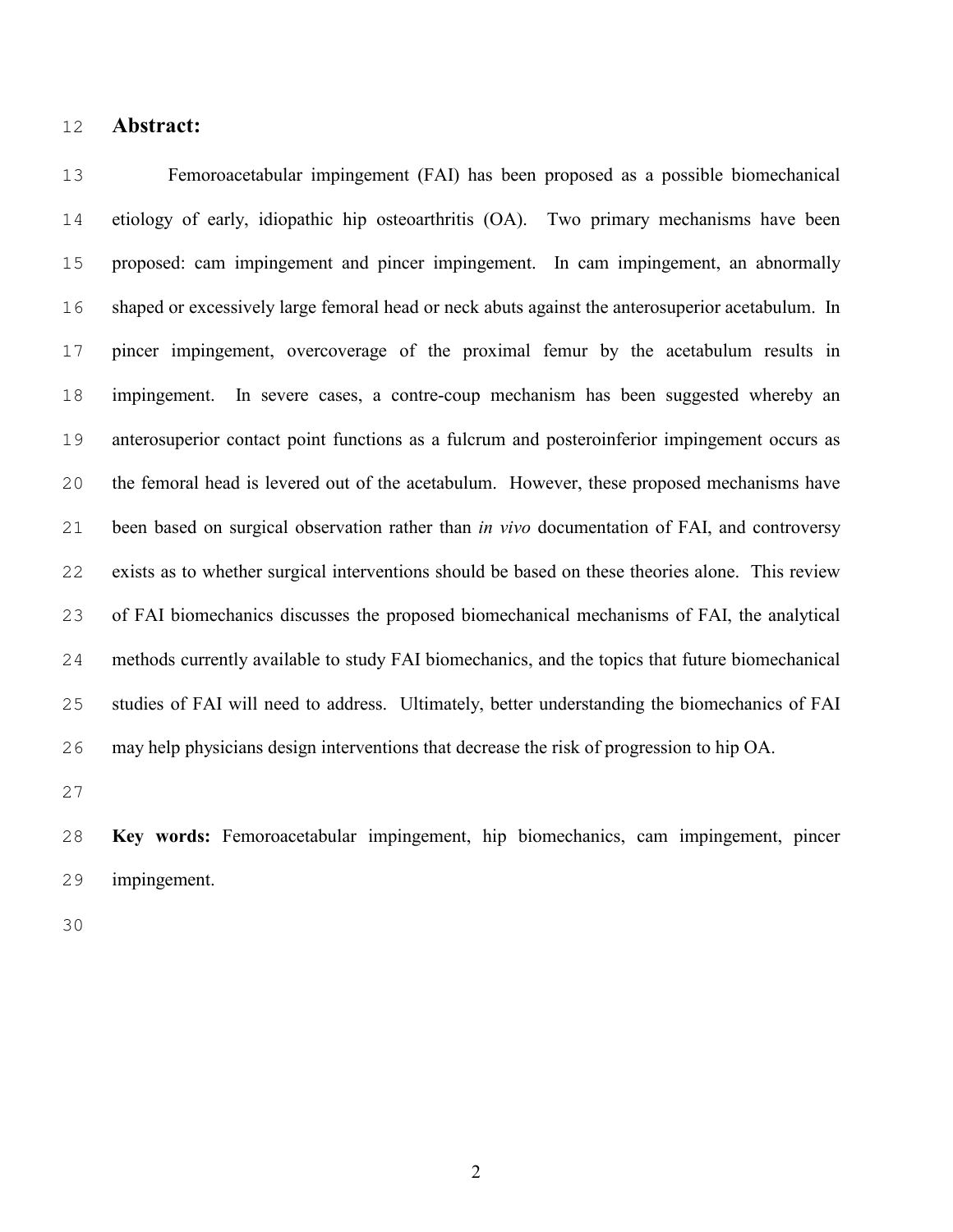#### **Introduction**

Femoroacetabular impingement (FAI) occurs when the head or neck of the femur abuts against the rim of the acetabulum. The principles of hip impingement have long been studied with regards to total hip arthroplasty (THA), in which components must be designed to minimize wear and dislocation [1-3]. Impingement has also been studied in congenital hip dysplasia and pediatric hip disorders, where dysmorphic native anatomy or surgically-altered anatomy provides a readily identifiable source of impingement [4-7]. The recognition of hip impingement in these patient populations has led several authors to examine FAI as a potential cause of early, idiopathic osteoarthritis (OA) in younger patients.

The work of Ganz et al. has been particularly instrumental in defining FAI, as this group has performed surgical dislocation of the hip in several hundred patients with symptomatic impingement and has meticulously documented their intraoperative observations [8-10]. These observations have provided the basis for two proposed mechanisms of femoroacetabular impingement: an abnormally shaped (non-spherical) or excessively large femoral head or neck, or overcoverage of the proximal femur by the acetabulum.

While these anatomic features can be easily recognized using readily available imaging techniques, such as plain radiographs, *in vivo* characterization of abnormal contact between the femur and the acetabulum has proven more difficult. Devising and implementing appropriate surgical interventions, therefore, has also been difficult. This review aims to summarize the proposed biomechanical mechanisms of FAI, the analytical methods currently available to study FAI biomechanics, and the topics that future biomechanical studies of FAI will need to address.

#### **Proposed Mechanisms of FAI**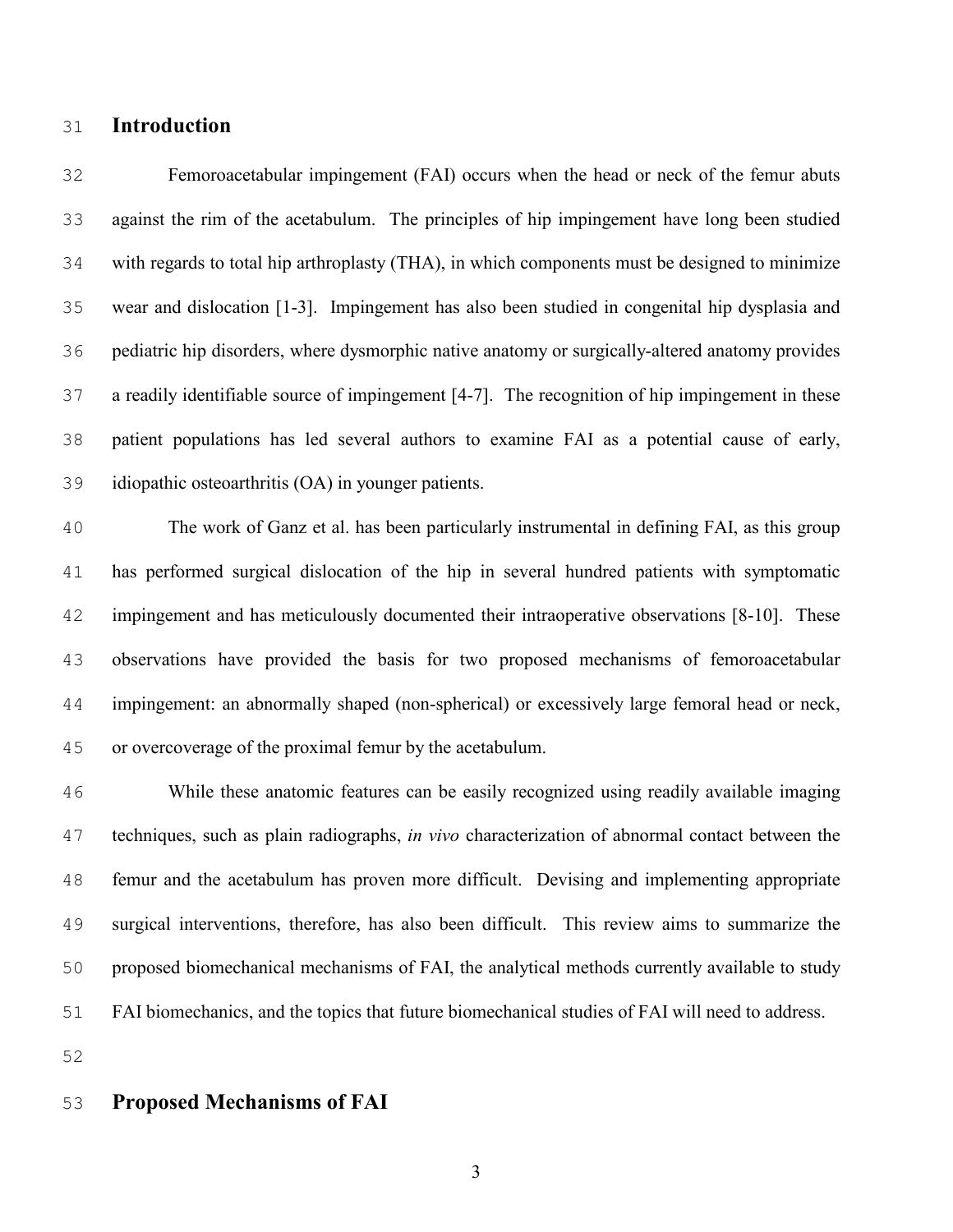Ganz et al. proposed FAI as a mechanism for the development of early OA in the absence of dysplasia after performing surgical dislocation of the hip on more than 600 symptomatic patients [9]. Based on the location of labral and articular cartilage pathology, the authors suggested that FAI occurred most often in terminal flexion, and that additional shearing damage could occur if terminal flexion was accompanied by rotation. Furthermore, the authors suggested that the impingement could result from two possible morphologic abnormalities, the cam lesion and the pincer lesion.

*Defining the Normal Hip* 

In describing the biomechanical abnormalities, it is important to understand the criteria by which normal hip morphology is generally described, which has been drawn largely from the study of hip dysplasia [11]. The gold standard in clinical imaging of FAI is the magnetic resonance arthrogram, because it best identifies labral and cartilage pathology [12]. However, the following measures focus on the bony abnormalities presumed to cause FAI.

The center-edge angle (CEA) was developed to quantify hip dysplasia in which the acetabulum is too shallow, thus predisposing patients to instability of the hip joint. The CEA is measured on an anteroposterior (AP) radiograph of the hip as the angle between a vertical line that intersects the center of the femoral head and a line that is drawn from the center of the 71 femoral head to the lateral-most aspect of the acetabulum (Figure 1A) [11]. A value greater than 20 degrees is generally accepted to indicate a non-dysplastic hip. An AP radiograph of the hip can also be used to evaluate for the presence of a crossover sign, which denotes acetabular retroversion when the anterior rim of the acetabulum (which should be medial) runs more laterally in the most proximal part of the acetabulum and crosses the posterior rim distally [13].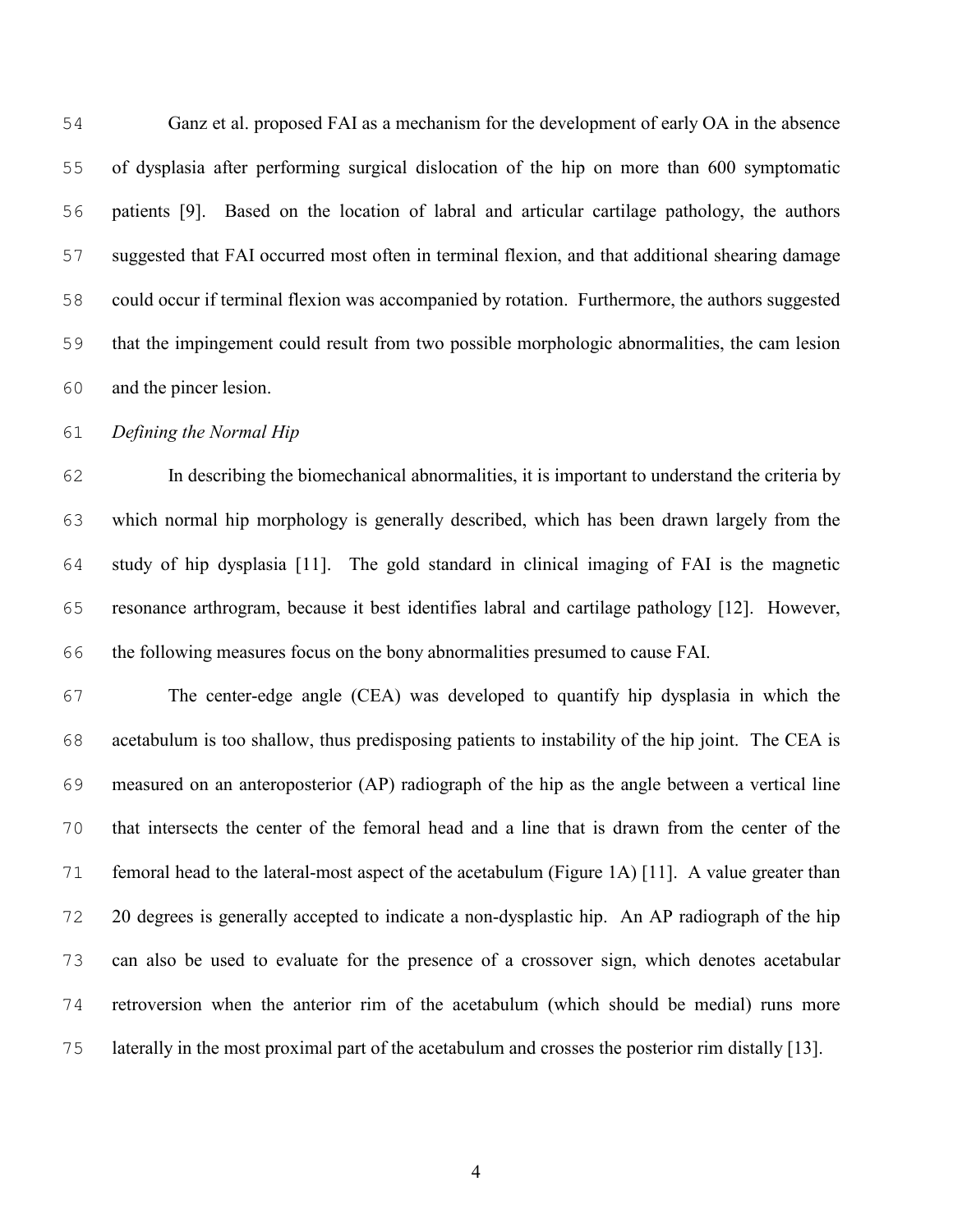The advent of magnetic resonance imaging (MRI) has allowed for more comprehensive evaluation of femoral head and neck morphology. The head of the femur is generally accepted to be shaped as a sphere that narrows to form the femoral neck. This narrowing provides an offset between the radius of the femoral head and that of the femoral neck, which allows for a greater range of motion about the hip (Figures 2A and 2B). The alpha angle has been proposed to evaluate deviations in the sphericity of the femoral head and the normal offset between the femoral head and the femoral neck [14]. The alpha angle is measured between a line parallel to the axis of the femoral neck and a line drawn from the center of the femoral head to the point at which the distance from the center of the femoral head to the cortex of the femoral head or neck first exceeds the radius of a circle fit to the femoral head (Figure 1B). While the values that indicate pathology are debated, values less than 50 degrees are generally accepted to represent normal proximal femur morphology.

Gosvig et al. have also recently proposed the triangular index (TI) for evaluation of proximal femoral morphology [15]. The TI is calculated by first fitting a circle to the femoral head and measuring the radius of the circle (r). A line is next drawn along the longitudinal axis of the femoral neck, and then another line is drawn perpendicularly to this line at a distance of r/2 from the center of the femoral head. Finally, a triangle is drawn with a hypotenuse (R) going from the center of the femoral head to the point at which the lateral cortex of the femur intersects the line previously drawn perpendicularly to the longitudinal axis of the femur (Figure 1C). When a radiograph with 1.2 times magnification is used, the proximal femur is classified as 96 abnormal when  $R > r + 2$  mm. This method has the advantage of requiring only an AP radiograph, but its effectiveness has not been as thoroughly evaluated as the alpha angle.

*Cam Lesion*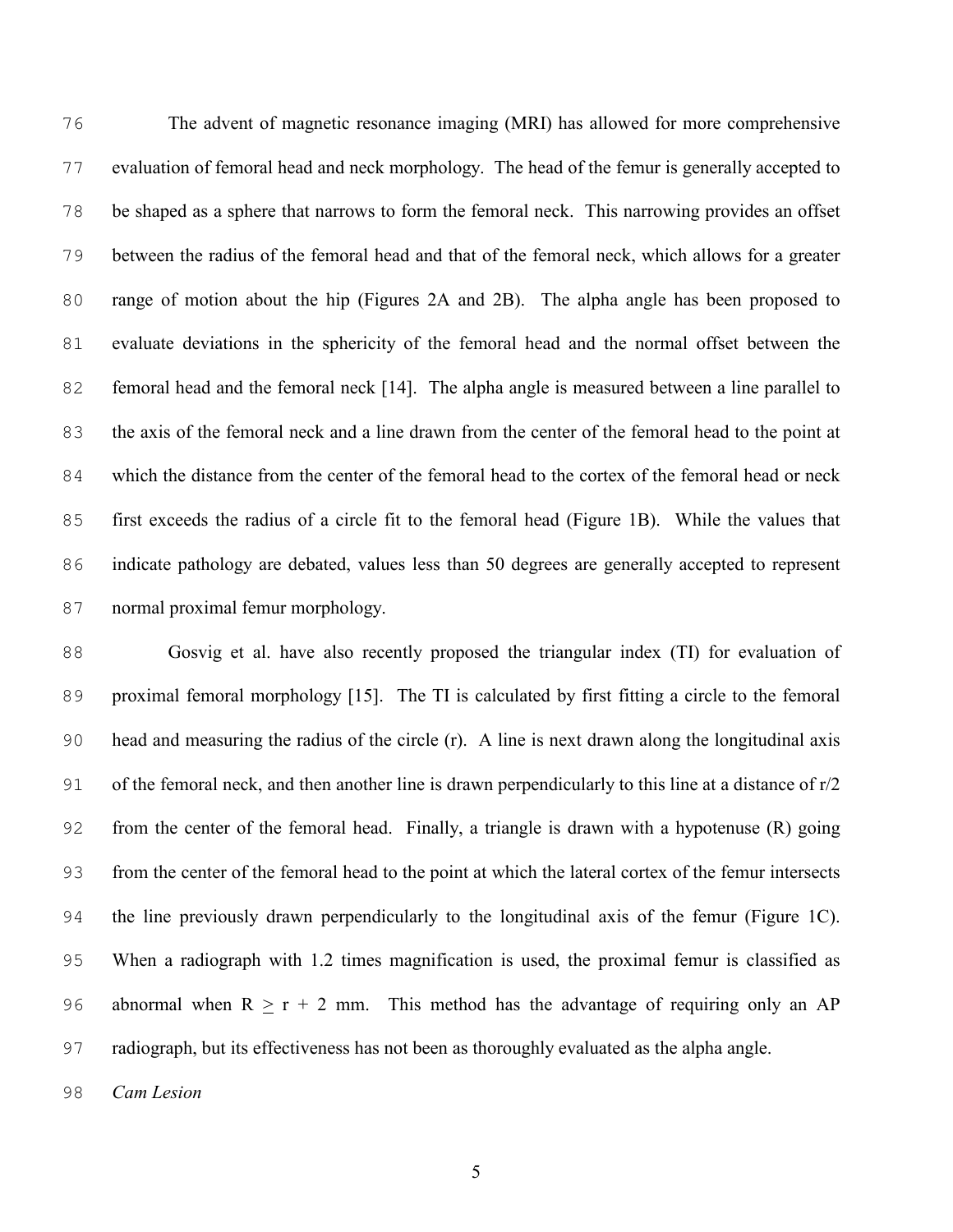A cam is a rotating or sliding piece in a mechanical linkage that translates rotary motion into linear motion or vice versa. This translation is generally caused by the rotation of an eccentrically shaped wheel, sphere, or cylinder. The femoral head is normally spherical and thus produces purely rotational movements. However, an abnormality in the shape of the femoral head or neck can disrupt these purely rotational movements to produce impingement or linear movement, hence the term "cam lesion" [2]. Some authors have also used the term "pistol grip deformity" when describing this lesion, due to the resulting appearance of the proximal femur on an anteroposterior (AP) radiograph [16].

The proposed mechanism of impingement in the presence of a cam lesion is impingement on the rim of the acetabulum by this abnormally shaped femoral head or neck in flexion (Figures 2C and 2D) [9]. The impingement is proposed to produce symptoms by crushing the acetabular labrum that surrounds the acetabular rim, and by subsequently damaging the underlying articular cartilage [10].

*Pincer Lesion* 

Abnormality in the shape of the acetabulum, also known as a pincer lesion, is another suggested mechanism for FAI. A pincer is a hinged instrument with two short handles and two grasping jaws used for gripping. When there is overcoverage of the femoral head by the acetabulum, a cross-sectional image through the acetabulum makes the acetabulum appear like a pincer gripping the femoral head, rather than a cup in which the femoral head rests. Consequently, when a morphologically normal proximal femur is taken to the extremes of physiologically normal flexion in the presence of a pincer lesion, the rim of the acetabulum impinges on the neck of the femur (Figures 2E and 2F) [9].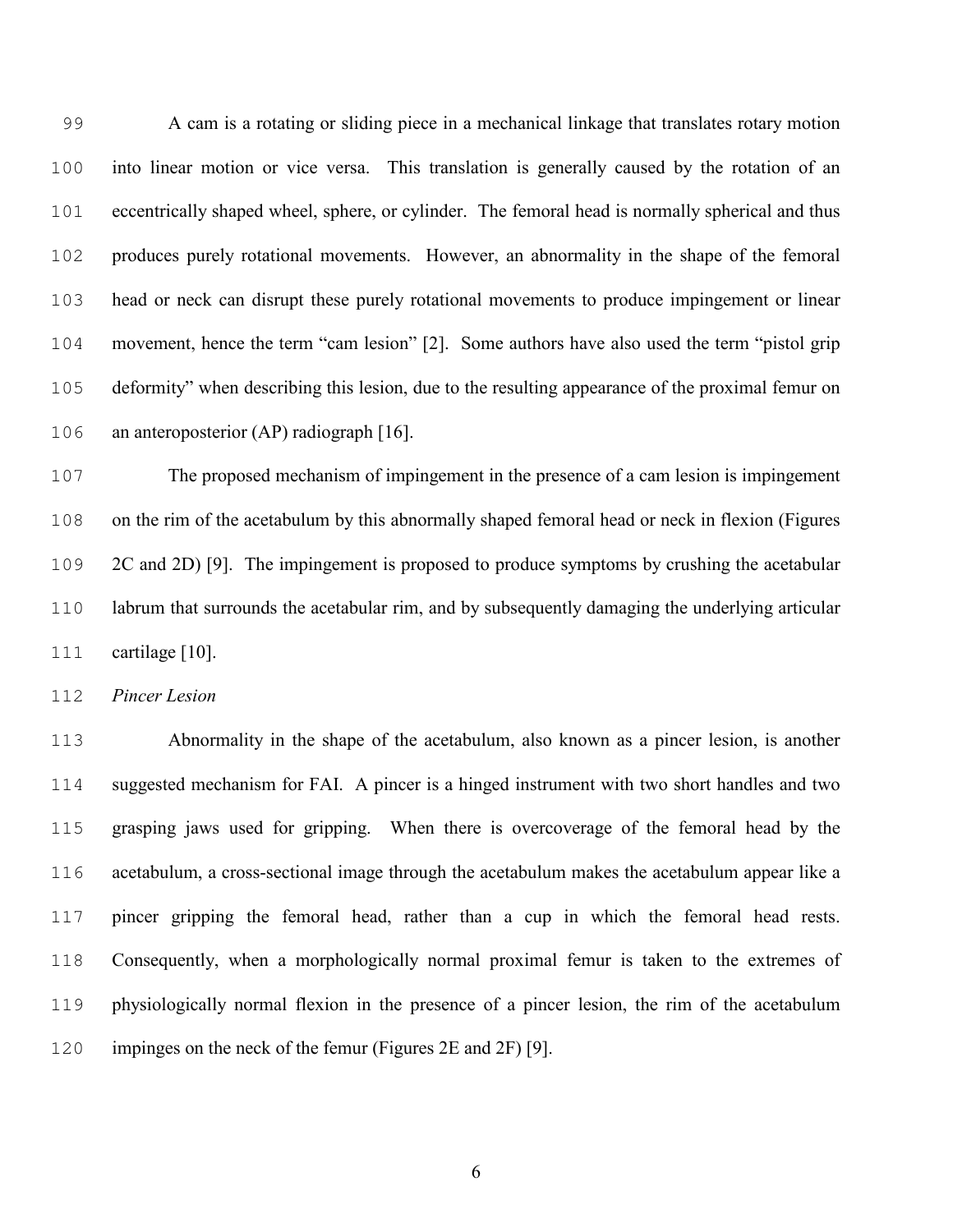Pincer impingement has been proposed to produce the same cascade of symptoms, with initial damage occurring at the acetabular labrum and subsequent damage occurring at the underlying articular cartilage. Although the etiology is unclear, pincer impingement has been observed to occur more often in women than in men [17].

*Contre-Coup Mechanism* 

The cam and pincer mechanisms have been proposed based on labral pathology in the location of anatomic abnormality, most commonly in the anterosuperior region of the acetabulum. However, some authors have reported surgical findings of additional labral pathology in the posteroinferior aspect of the acetabulum in the setting of more severe anterosuperior pathology [9, 10]. The authors propose that this occurs via a "contre-coup" mechanism, similar to a contre-coup head injury, in which a brain injury occurs opposite to the side of impact. In contre-coup impingement, the point of anterosuperior contact functions as a fulcrum by which the head of the femur is elevated out of the acetabulum and impacts at an opposite posteroinferior region of the acetabulum (Figures 2G and 2H). Because pincer impingement generally involves additional posterior overcoverage of the acetabulum, this posteroinferior pathology has been observed more often in patients with pincer impingement. However, this mechanism has only been proposed based on surgical findings, and no studies performed to date have been able to document its occurrence *in vivo*.

*Findings on Physical Exam* 

While a more thorough discussion of the clinical presentation of FAI is beyond the scope of this review, certain findings on physical exam correlate with the above detailed bony abnormalities. Klaue et al. first described the anterior impingement test in their description of the "acetabular rim syndrome" in 1991 [13]. This test consists of flexion, adduction, and internal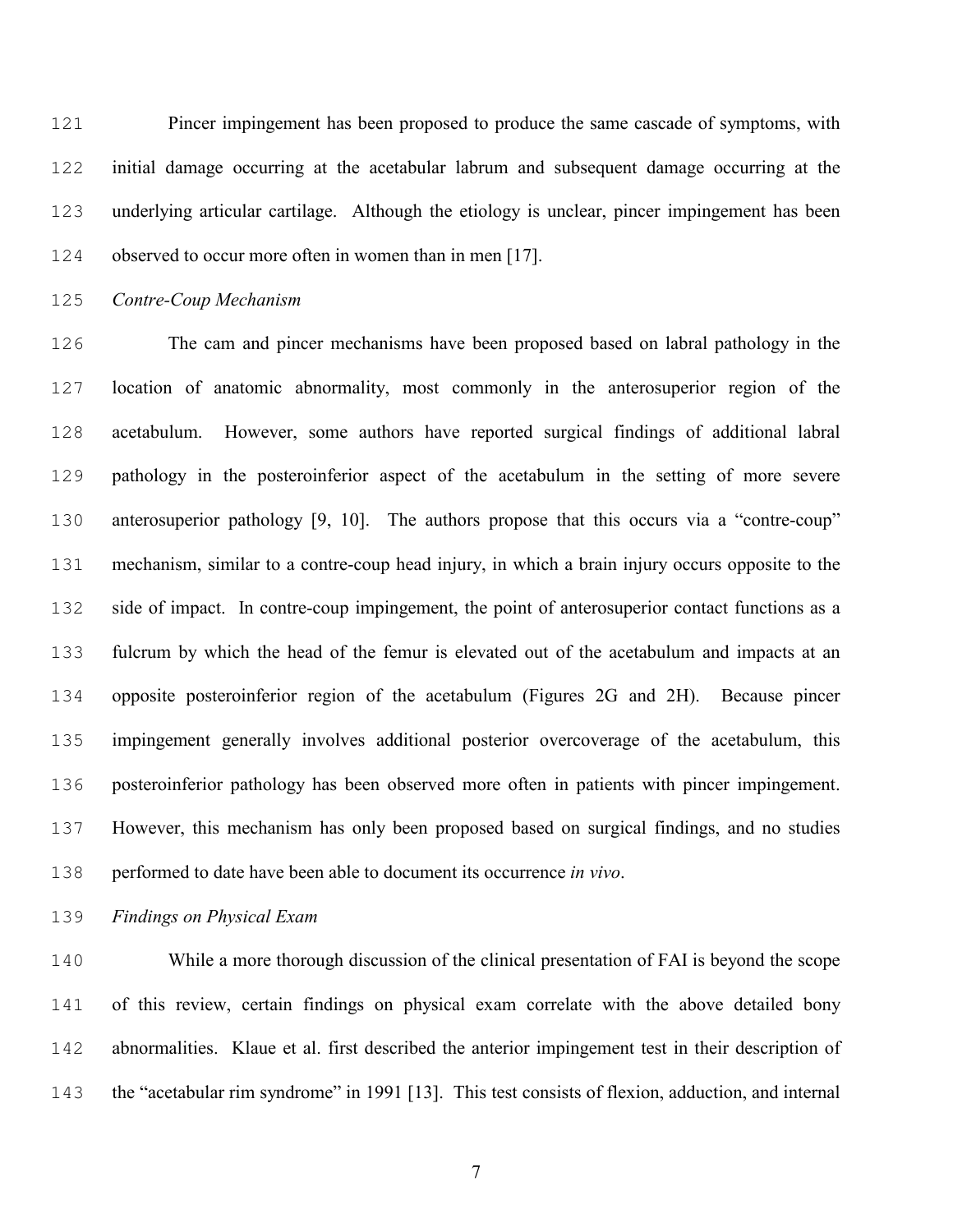rotation of the hip, which places the anterior aspect of the femoral head/neck junction in contact with the anterosuperior acetabulum. The elicitation of pain is considered a positive test for impingement. Two tests can be used to test for posterior impingement. The posteroinferior impingement test is performed by placing a supine patient at the end of the examination table and allowing the affected hip to go into hyperextension. The affected leg is then externally rotated, with the elicitation of pain being considered a positive test for impingement [18]. The FABER (flexion, abduction, and external rotation) test is performed by placing the affected extremity of a supine patient in the figure-four position of flexion, abduction, and external rotation and then measuring the distance from the lateral aspect of the knee to the examination table [18]. An increased distance on the affected side from the lateral aspect of the knee to the examination table as compared to the unaffected side is considered a positive test for impingement.

#### **Research Techniques**

While the above findings have been documented, many unanswered questions remain. The underlying causes of the bony abnormalities have not been determined, and the mechanical mechanisms of impingement and resulting joint damage are not well understood. Research approaches for the study of FAI have consisted primarily of cadaveric biomechanical studies and static 2D or 3D imaging. A brief overview of some of these studies follows.

*Cadaveric Studies* 

Given the recent development of surgical techniques for resection of the anterolateral aspect of the femoral neck to treat FAI presumed to be caused by a cam lesion [8, 19, 20], Mardones et al. evaluated the safety of such techniques with regard to the danger of femoral neck fracture. 15 matched pairs of cadaveric proximal femur specimens were divided into three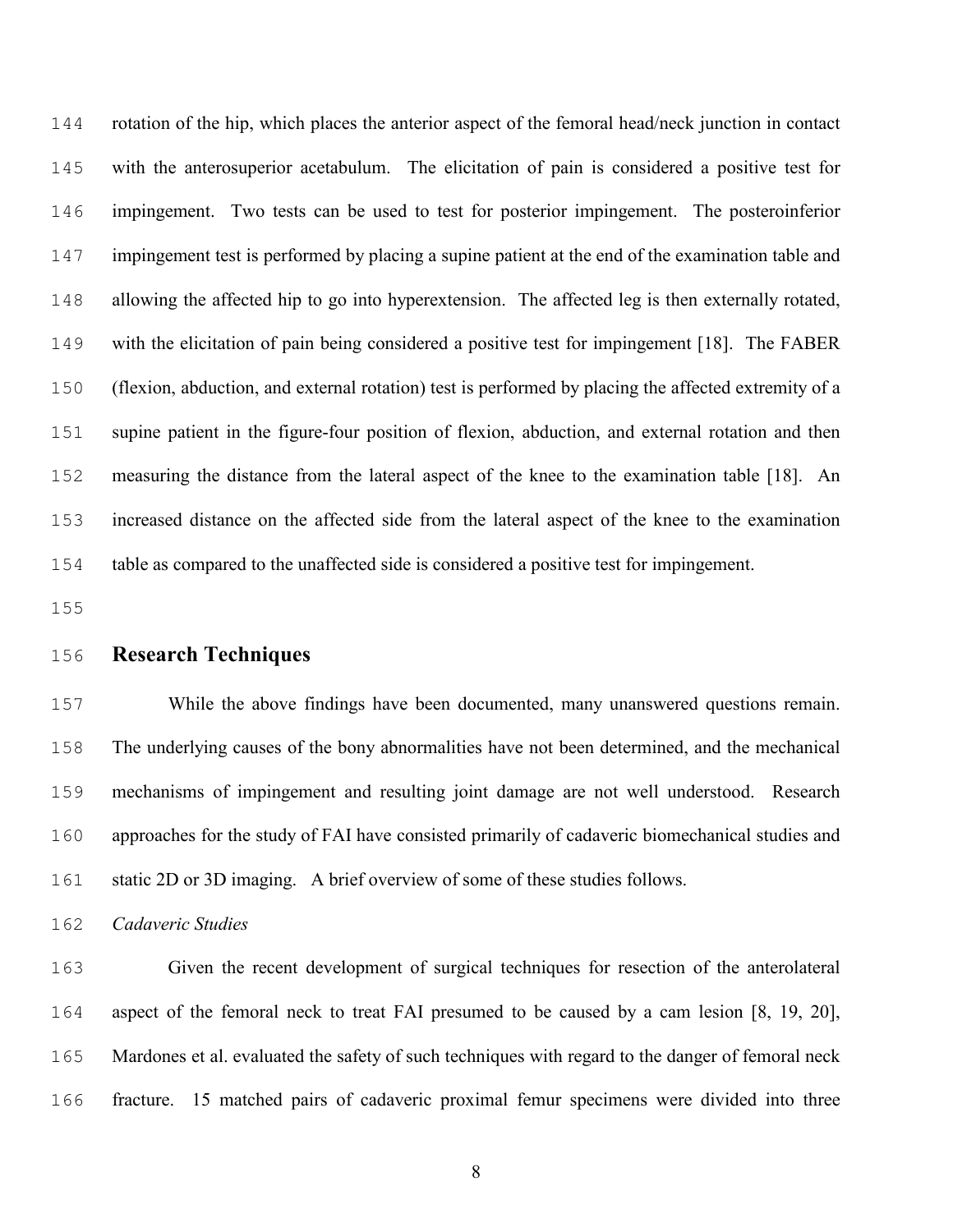groups in which 10%, 30%, or 50% of the diameter of the femoral neck was excised. While the energy to fracture was inversely proportional to the amount of bone resection and the specimens in which 50% of the femoral neck was resected had a lower peak load to failure, no difference was observed between the 10% and 30% groups with regard to peak load to failure. The authors therefore suggested that no more than 30% of the femoral neck should be resected during osteoplasty. In a follow-up cadaveric study, they found that arthroscopic techniques resulted in resections of similar size to open techniques, but that arthroscopic techniques were less successful in performing the resection in the planned area [21]. Zumstein et al. documented similar difficulties in localizing the site of resection when arthroscopically resecting cadaveric acetabular rims [22].

#### *Computed Tomography (CT)*

Beaulé et al. used three-dimensional CT to compare the proximal femoral morphology of 30 subjects with painful non-dysplastic hips to that of 12 aysmptomatic controls [23]. The mean alpha angle for the symptomatic group was found to be significantly greater in the symptomatic 181 group than in the control group  $(66.4 \text{ vs } 43.8, p = 0.001)$ . The mean alpha angle was also significantly greater for males in the symptomatic group than for females in the symptomatic group (73.3 versus 58.7, p = 0.009). In addition to providing valuable demographic information, this study demonstrates that CT can be a useful and non-invasive method to study FAI.

Tannast et al. developed specialized software to predict hip range of motion in plastic models and cadaveric hips, based on CT bone models and validated using computer navigation software previously designed for hip arthroplasty [24]. The study demonstrated accuracy of 188 0.7 $\pm$ 3.18 degrees in a plastic bone setup and -5.0 $\pm$ 5.68 degrees in a cadaver setup, presumably due to soft tissue effects in the cadavers. The authors next used this software to predict the hip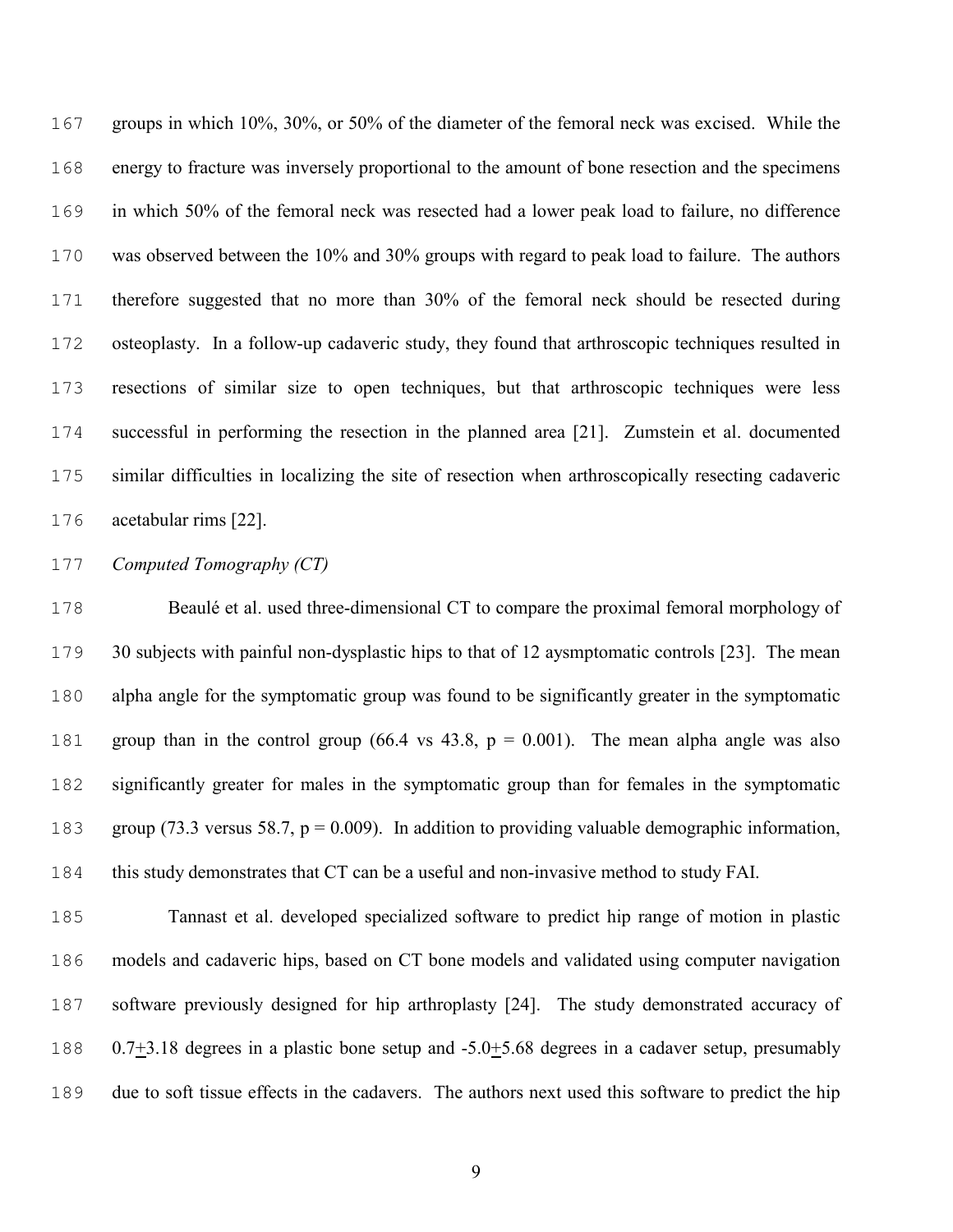range of motion of 21 subjects with FAI and 36 control subjects. Although a similar validation using the computer navigation software was not possible because the navigation software required the surgical implantation of reflective markers, the custom software predicted the expected deficits for symptomatic subjects in flexion and abduction from a neutral position and in internal rotation at 90 degrees of flexion (all p < 0.001). Kubiak-Langer et al. applied the same research model to the prediction of the results of femoral neck osteoplasty in subjects with FAI and had similar success [25].

#### *Magnetic Resonance Imaging*

Wyss et al. studied the efficacy of MRI in predicting clinical symptoms by comparing the MRI findings and physical examinations of 23 subjects with FAI to those of 40 asymptomatic controls [26]. As expected, the authors found a significant decrease in hip internal rotation in the 201 subjects with FAI compared to the controls  $(4\pm 8)$  degrees versus  $28+7$  degrees, p < 0.0001). Interestingly, the authors found that there was a strong correlation between internal rotation and a measure that the authors devised to standardize the distance between the acetabular rim and 204 potential zones of impingement on the femoral neck  $(r = 0.97, p < 0.0001)$ . This measure, the beta angle, was defined as the angle between a line drawn on axial MRI from the center of the head of the femur to the lateral-most aspect of the acetabulum and a line drawn from the center of the head of the femur to the point where the distance from the bony cortex to the center of the femoral head first exceeded the radius of the femoral head (similar to the measurement used in the alpha angle).

*In Vivo Studies* 

Kennedy et al. studied hip and pelvic motion in 17 subjects with FAI as compared to 14 asymptomatic controls using reflective surface markers during level walking [27]. While the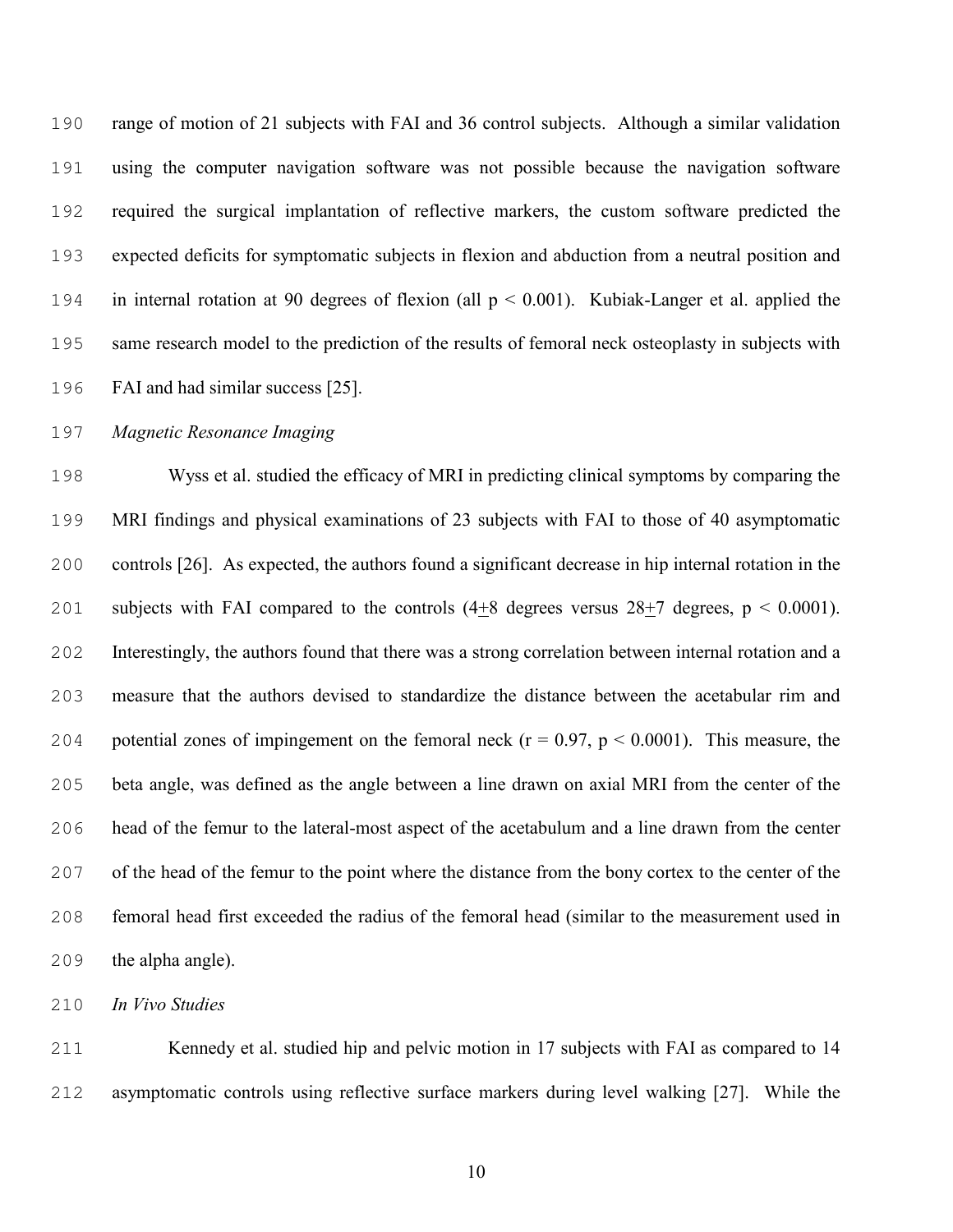authors were able to demonstrate decreased pelvic and hip motion in the sagittal and coronal planes in the FAI subjects as compared to the controls, this type of study does not allow for accurate assessment of joint contact during activities [28].

- 
- 

### **Directions for Future Research**

The previously discussed studies have greatly expanded our understanding of the biomechanics of FAI, and hold great potential to translate this into improved clinical care. For example, cadaveric studies, such as those performed by Maradones et al. and Zumstein et al., are essential to ensure that novel surgical treatment of FAI can be performed safely [21, 22, 29]. Furthermore, the prediction models of Kubiak-Langer et al. hold great potential for pre-operative planning and reproducible, quantitative assessment of surgical efficacy. However, future biomechanical studies should address two major shortcomings in our understanding of FAI: the etiology of the disorder and the nature of impinging joint motion that leads to tissue degeneration.

*The Etiology of FAI* 

First, although femoroacetabular impingement has been characterized and several treatment options have already been developed, the underlying etiology of the observed bony abnormalities has not been determined. The potential etiologies of this "idiopathic" disease are widespread, ranging from early symptoms of osteoarthritis, to mild forms of pediatric disorders such as slipped capital femoral epiphysis that were unrecognized on initial presentation, to distinct diseases with as-yet unrecognized genetic or traumatic origins [30]. One potential tool to shed light on the underlying etiology of FAI is the application of more powerful computational models to the analysis of proximal femoral and acetabular morphology. While most previous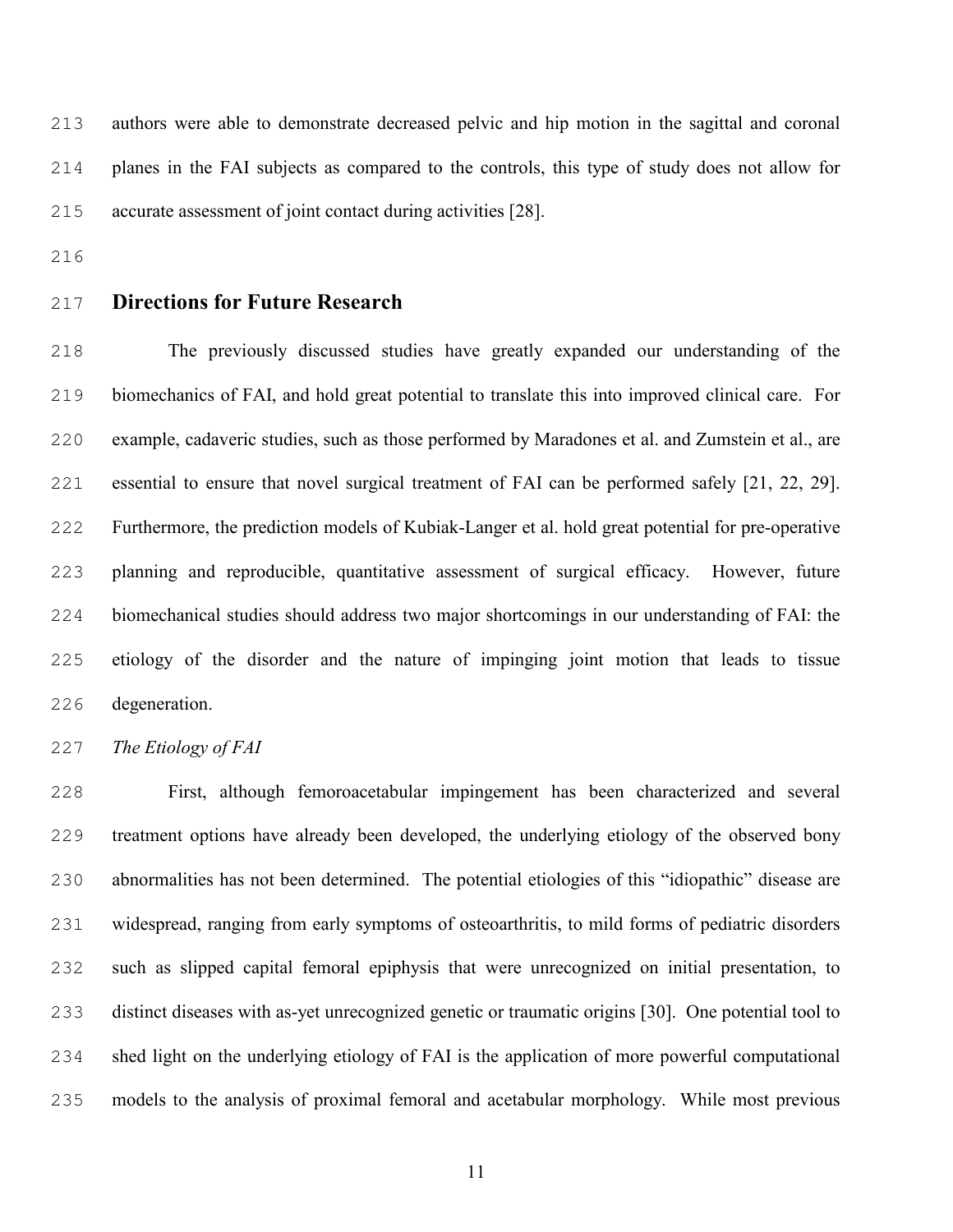techniques have attempted the fit the shape of the head of the femur only to that of a circle on two-dimensional imaging, the work of Anderson et al. has expanded this principle to analyze deviations in the shape of the femoral head from a three-dimensional sphere using CT reconstructions [31]. This type of analysis holds great potential to help surgeons visualize complex three-dimensional deformities and allow them to use this information for pre-operative planning.

#### *Characterizing the Mechanics of Impingement: In Vivo Imaging*

FAI is, by nature, a dynamic disorder whereby soft tissue damage results from abnormal motion of the femur relative to the acetabulum. Though extensive work has been conducted to characterize the bony abnormalities present in FAI and the ensuing clinical sequelae, no studies to date have imaged dynamic FAI *in vivo*. The hip joint is surrounded by large amounts of mobile soft tissue, and thus poorly suited to the most readily-available analytic technique, the attachment of reflective surface markers [28, 32, 33]. For similar reasons, the surgical attachment of reflective markers to bone would improve accuracy [34-38], but would be particularly morbid in this region. Surgical implantation of tantalum beads into bone to facilitate radiostereometric analysis (RSA) is another invasive technique that is generally reserved for patients already undergoing surgical intervention, and thus has not been applied to the native hip joint [39-41].

Dynamic biplane radiography in combination with model-based tracked is a recently developed technique that attempts to overcome these limitations. Briefly, this technique applies a ray-tracing algorithm to project simulated x-rays through a density-based, volumetric bone model (from a subject-specific CT scan), producing a digitally reconstructed radiograph (DRR). The *in-vivo* position and orientation of a bone is estimated by maximizing the correlation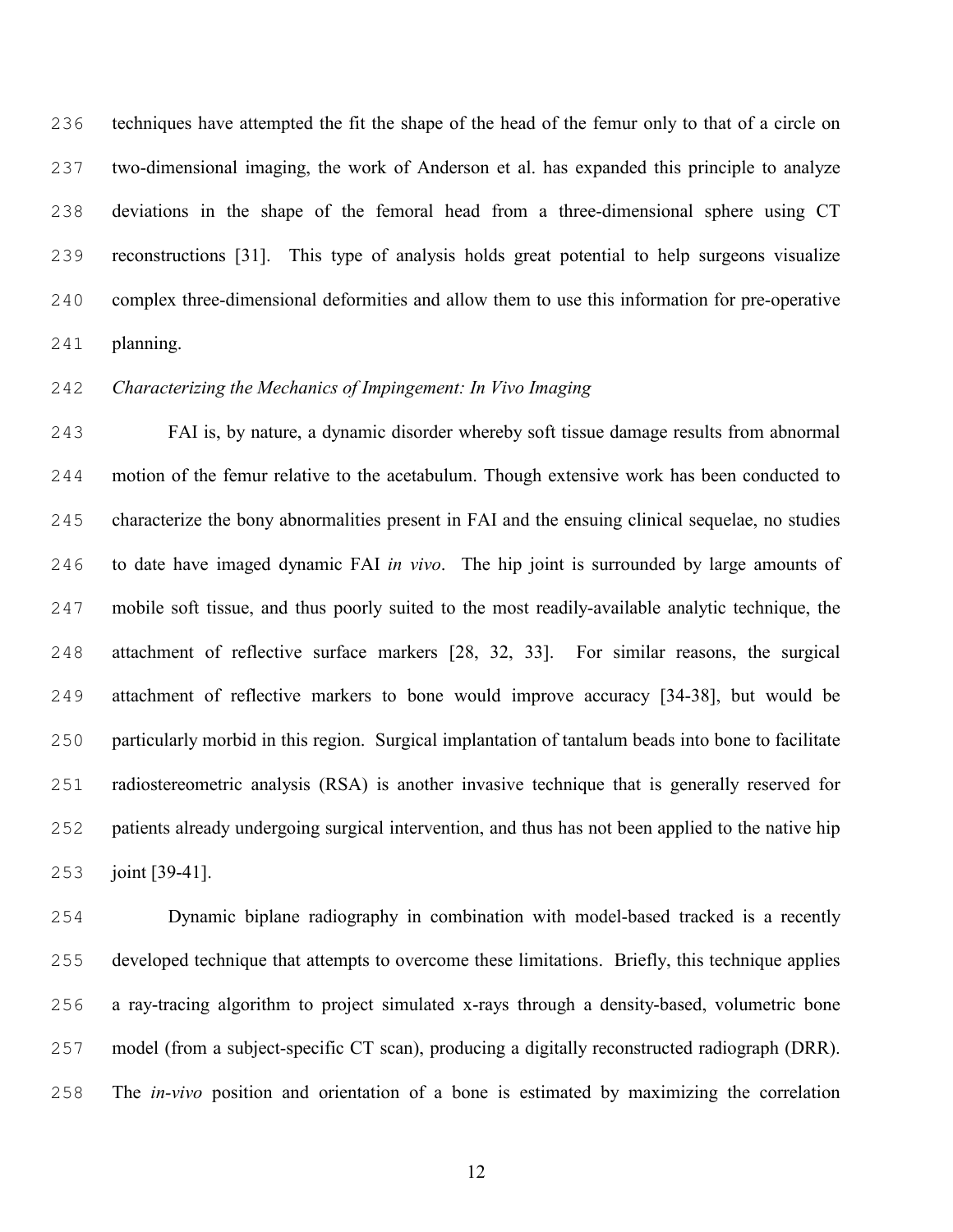between the DRRs and biplane x-ray images obtained during subject activity. By utilizing imaging equipment designed for high frame rates, dynamic joint function can be well characterized for a variety of joints and functional movement activities. This technique has previously been validated in the glenohumeral joint [42], the tibiofemoral joint [43], the patellofemoral joint [44], and, recently, in the hip joint [45].

Figure 3A presents an early subject with cam impingement in an ongoing study of FAI that employs model-based tracking and high-speed, biplane radiography. As seen in Figure 3B, labral pathology is already present although degenerative changes are not yet evident in Figure 3A. Figure 4 demonstrates hip joint contact for the same subject at 40 and 60 degrees of hip flexion. As seen in Figure 4B, decreased anterosuperior joint space occurs at deeper flexion angles as a result of contact between the anterosuperior acetabulum and the anterior femoral head/neck junction. Although thresholds for predicting symptoms or for providing indications for operative intervention cannot be inferred from this early data, the results of this study will prove invaluable in determining the complex biomechanical interactions of the acetabulum and proximal femur during *in vivo* FAI.

#### **Conclusion**

FAI provides a difficult biomechanical puzzle to solve because the extensive soft tissue surrounding the hip joint has made accurate *in vivo* biomechanical studies difficult. Advances in imaging techniques have expanded our understanding of the cam, pincer, and contre-coup mechanisms of FAI, and new computational methods for analyzing acetabular and proximal femoral morphology may provide new clues to the underlying etiology of FAI. New *in vivo* analysis techniques such as model-based tracking and high-speed biplane radiograph will help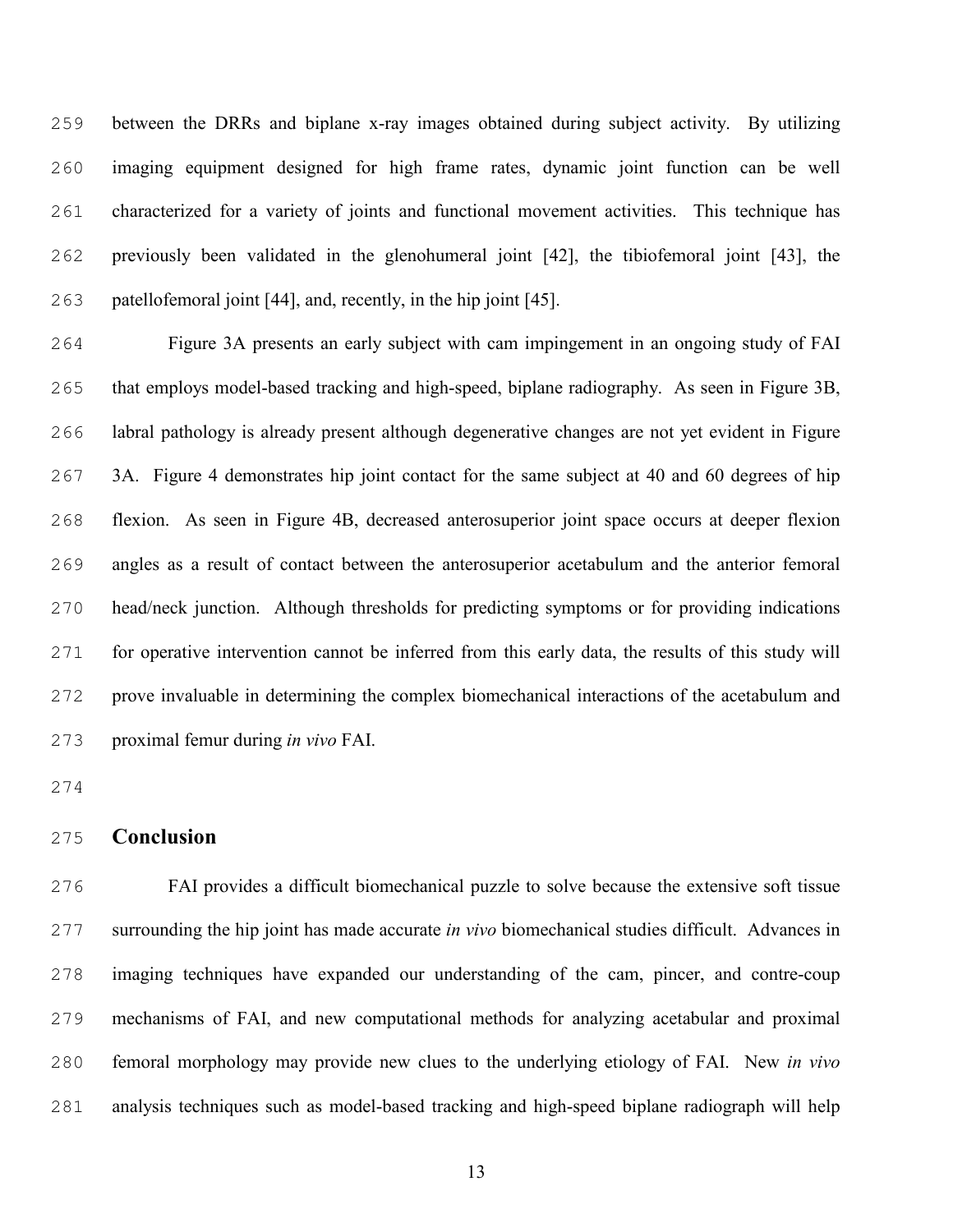further characterize FAI and assist in the development of techniques for surgical intervention. Furthermore, these techniques will provide powerful tools with which to assess the efficacy of various interventions in restoring normal joint contact patterns.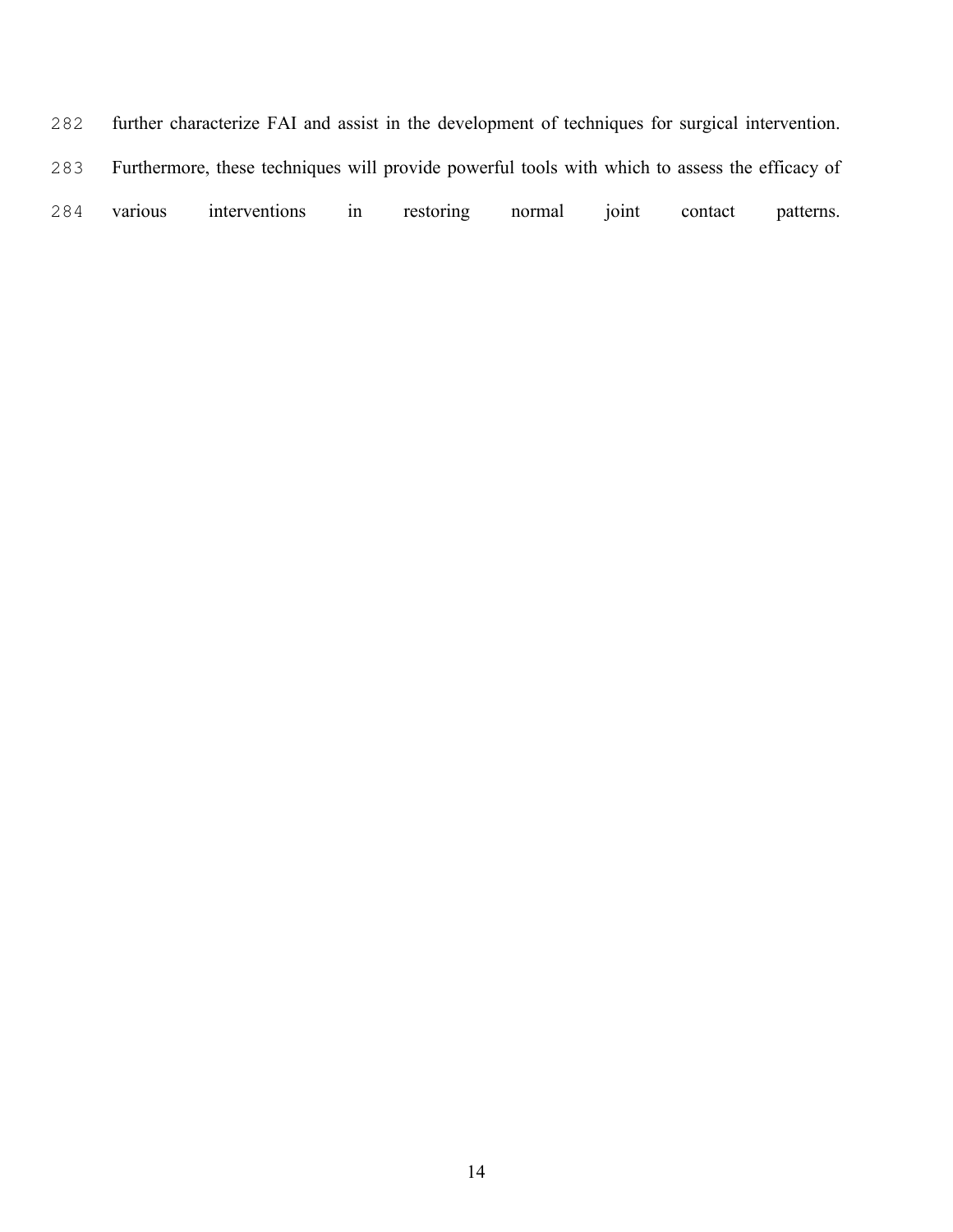## **Acknowledgements**

- The preliminary data presented in the paper was from an ongoing study funded by the 2008
- OREF/AAHKS/Zimmer Resident Clinician Scientist Training Grant in Total Joint Arthroplasty.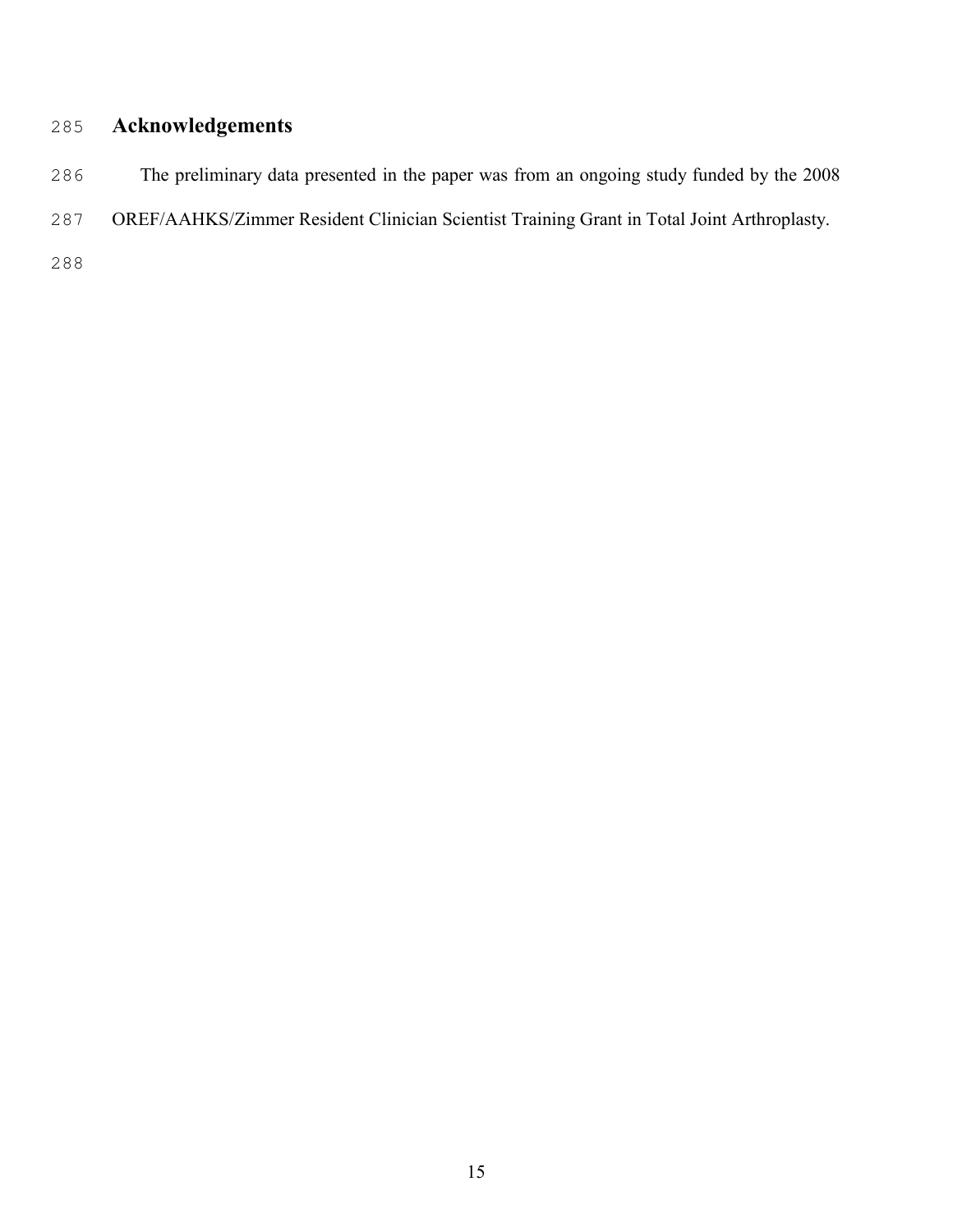# **Figures**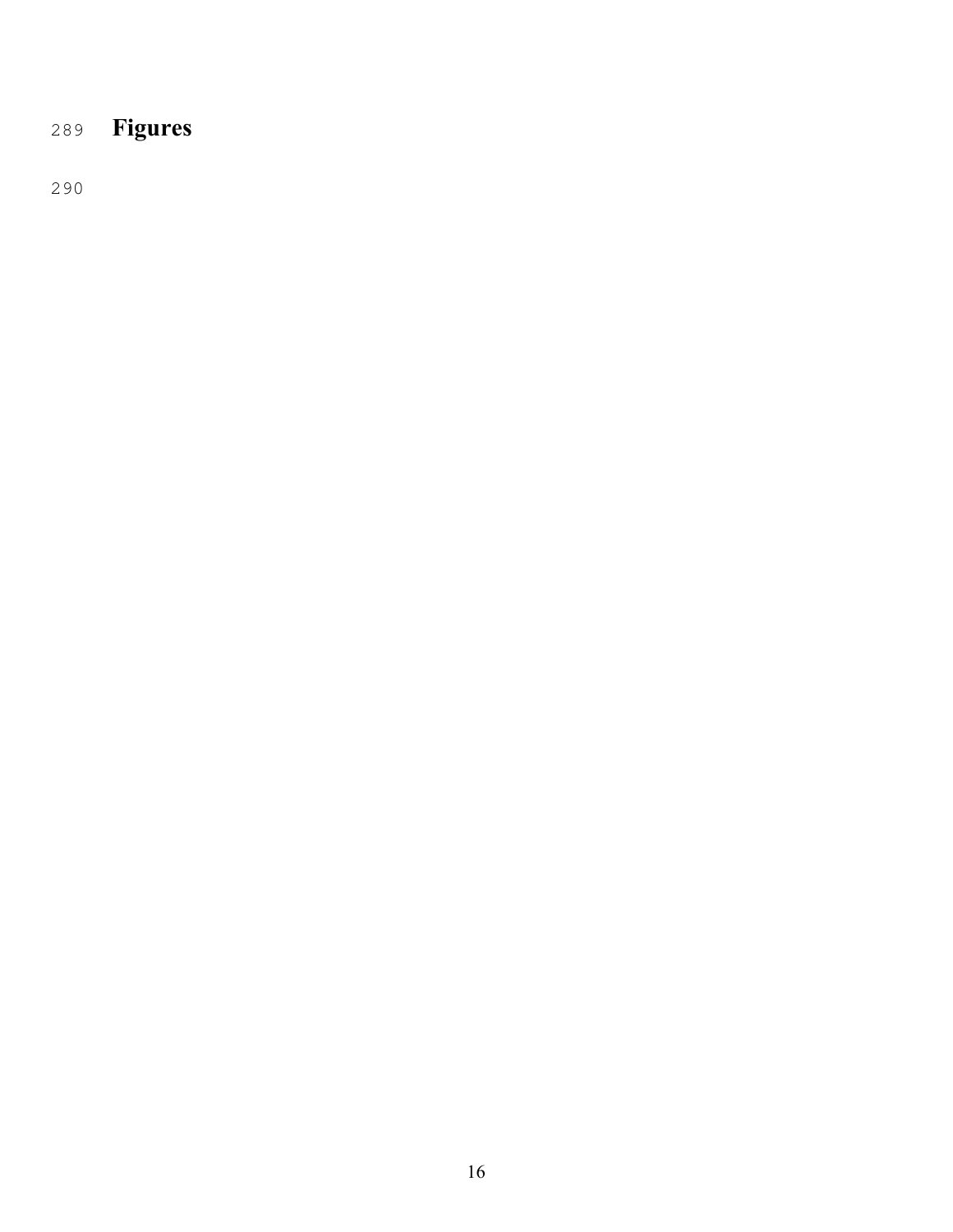# **Figure 1: Normal Hip Morphology**



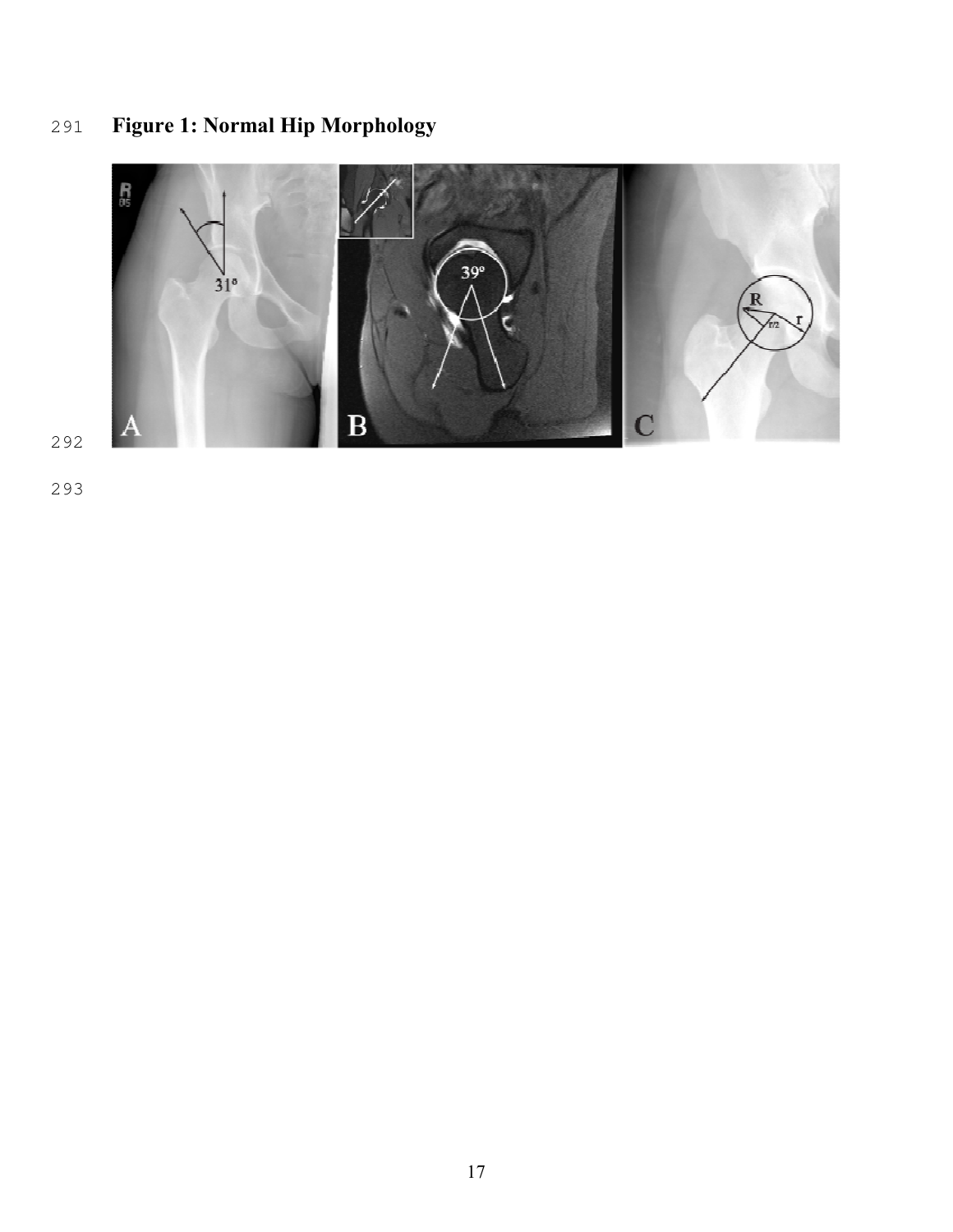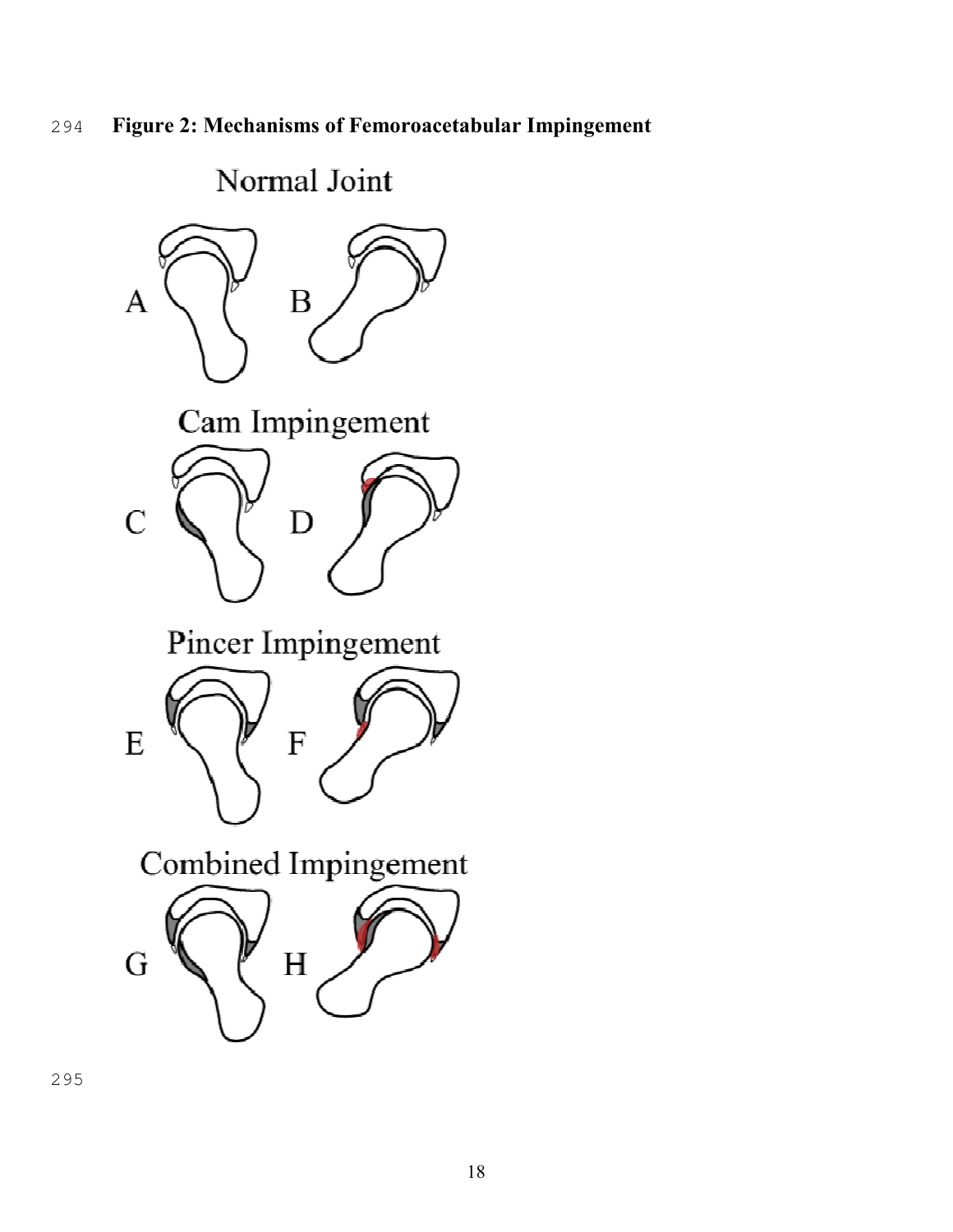# $\bf{B}$  $\overline{A}$

## **Figure 3: Example of Cam Impingement**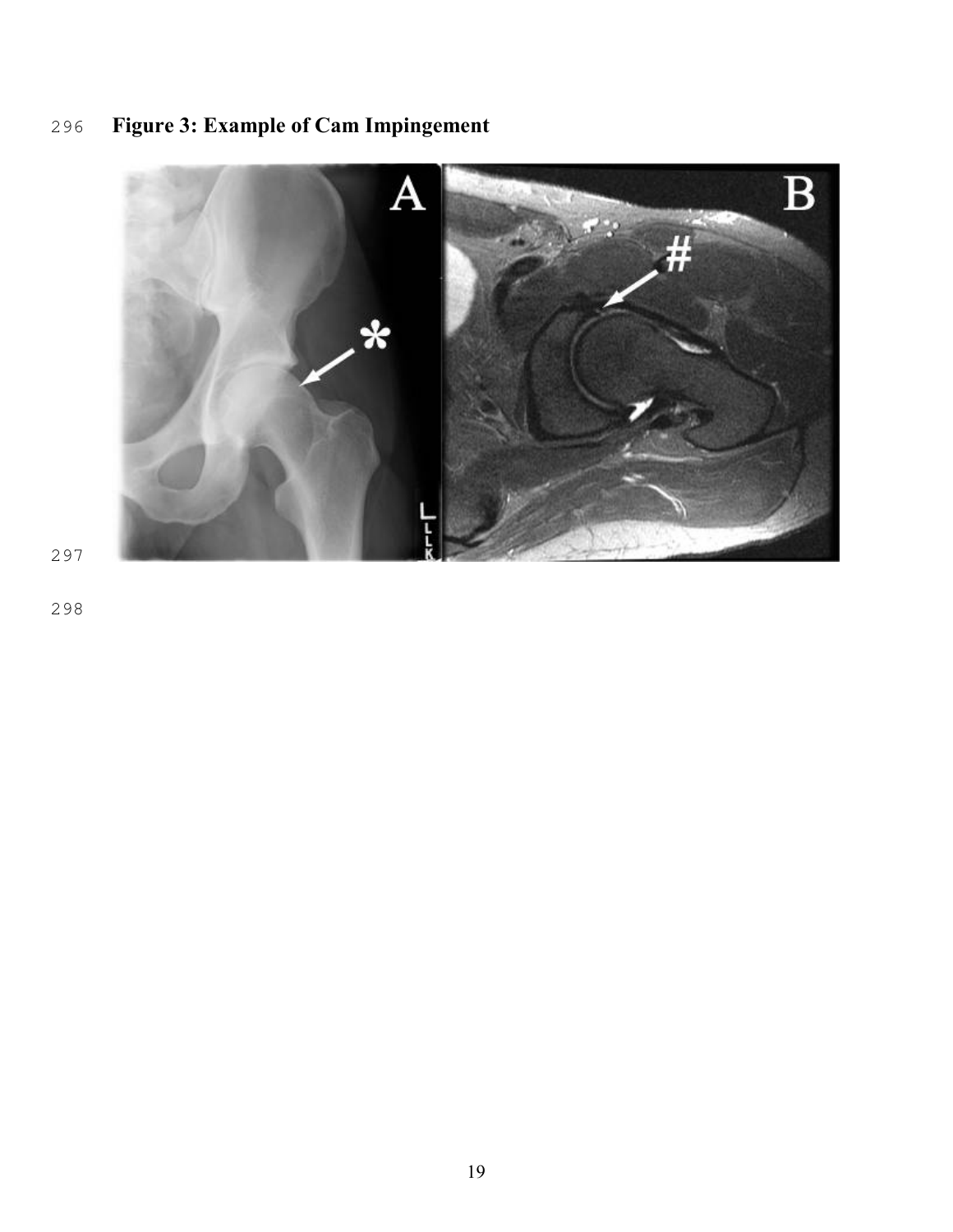## **Figure 4: Hip Joint Contact Analysis in Cam Impingement**

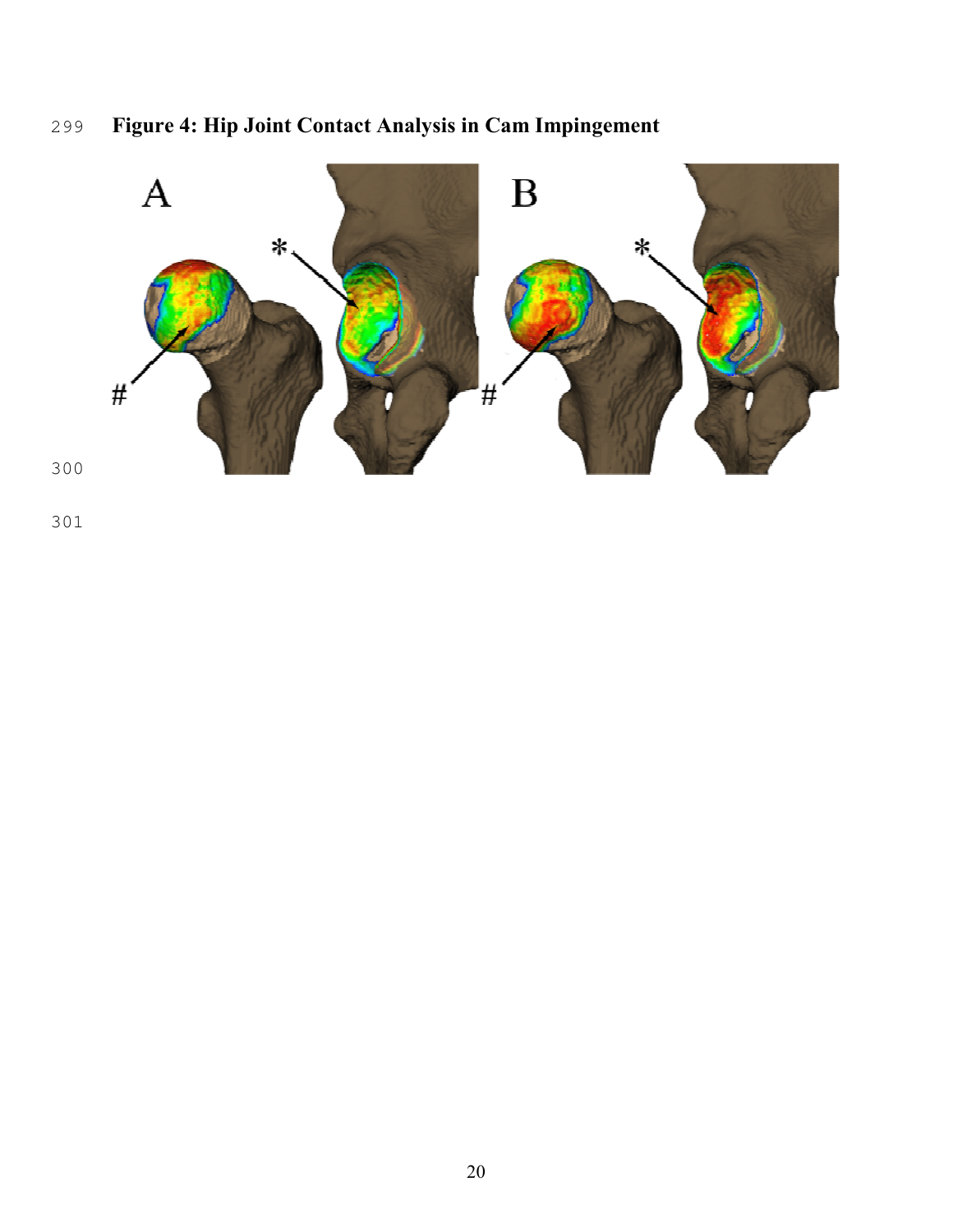## **Figure Legend**

**Figure 1**: Normal Hip Morphology. **A**: Anteroposterior (AP) radiograph of a 23 year old female with groin pain. The center-edge angle (CEA) is measured as the angle between a vertical line that intersects the center of the femoral head and a line that is drawn from the center of the femoral head to the lateral-most aspect of the acetabulum [11]. **B:** Axial oblique slice from magnetic resonance imaging (MRI) of the same subject (orientation of slice illustrated in a coronal slice in the upper-left corner of the image). The alpha angle is measured as the angle between a line parallel to the axis of the femoral neck and a line drawn from the center of the femoral head to the point at which the distance from the center of the femoral head to the cortex of the femoral head or neck first exceeds the radius of a sphere fit to the femoral head [14]. **C:** AP radiograph of a 40 year old female with hip pain. The triangular index is calculated by first fitting a circle to the femoral head and measuring the radius of the circle (r). A line is next drawn along the longitudinal axis of the femoral neck, and then another line is drawn perpendicularly to this line at a distance of r/2 from the center of the femoral head. Finally, a triangle is drawn with a hypotenuse (R) going from the center of the femoral head to the point at which the lateral cortex of the femur intersects the line previously drawn perpendicularly to the longitudinal axis of the femur. When a radiograph with 1.2 times magnification is used, the proximal femur is 320 classified as abnormal when  $R > r + 2$  mm [15].

**Figure 2**: Mechanisms of Femoroacetabular Impingement. Normal morphology from an axial oblique perspective is depicted in **A**, with a lack of impingement noted when the femur is flexed anteriorly in **B**. A cam deformity (excess bone depicted in grey) in a neutral position is shown in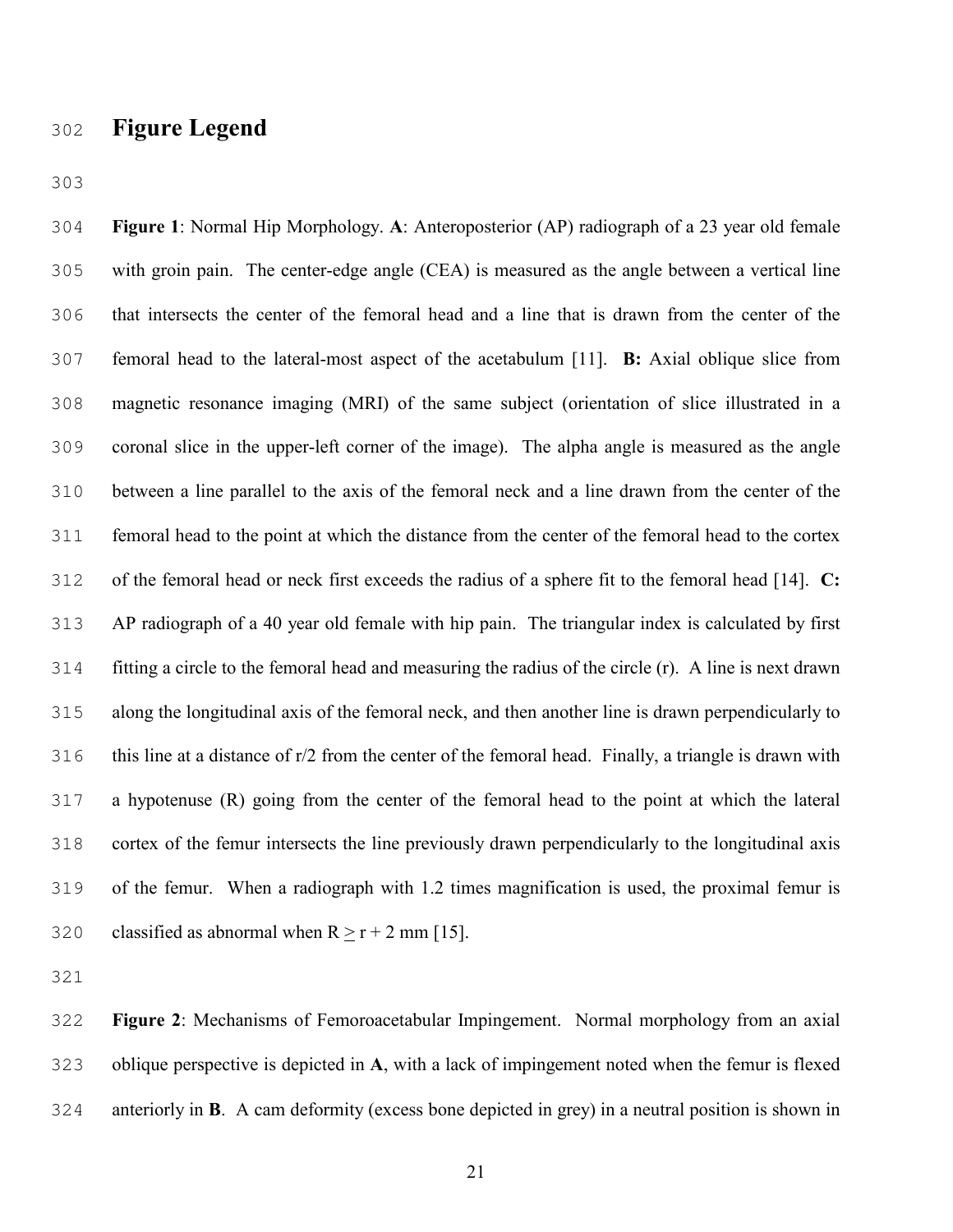| 325 | C, while anterosuperior impingement occurs (depicted in red) when the femur is flexed anteriorly      |
|-----|-------------------------------------------------------------------------------------------------------|
| 326 | in $D$ . A pincer deformity (excess bone depicted in grey) in a neutral position is depicted in $E$ , |
| 327 | while anterosuperior impingement occurs (depicted in red) when the femur is flexed anteriorly in      |
| 328 | F. The combination of a cam deformity and a pincer deformity depicted in G may result in the          |
| 329 | contre-coup mechanism depicted in H, where the point of anterosuperior impingement creates a          |
| 330 | fulcrum that elevates the femoral head out of the acetabulum and causes posteroinferior               |
| 331 | impingement.                                                                                          |

**Figure 3:** Example of Cam Impingement. **A:** AP radiograph of a 35 year old male with groin pain. An obvious cam lesion is denoted with a "\*." **B:** Axial MRI slice of the same subject, with an anterosuperior labral tear denoted with a "#."

**Figure 4:** Hip Joint Contact Analysis in Cam Impingement. Joint contact analysis for the subject in Figure 3 at 40° (**A**) and 60° (**B**) of hip flexion. Color scale from 0.1 mm (red) to 5 mm (blue). \* = anterosuperior acetabulum, # = anterior femoral head/neck junction.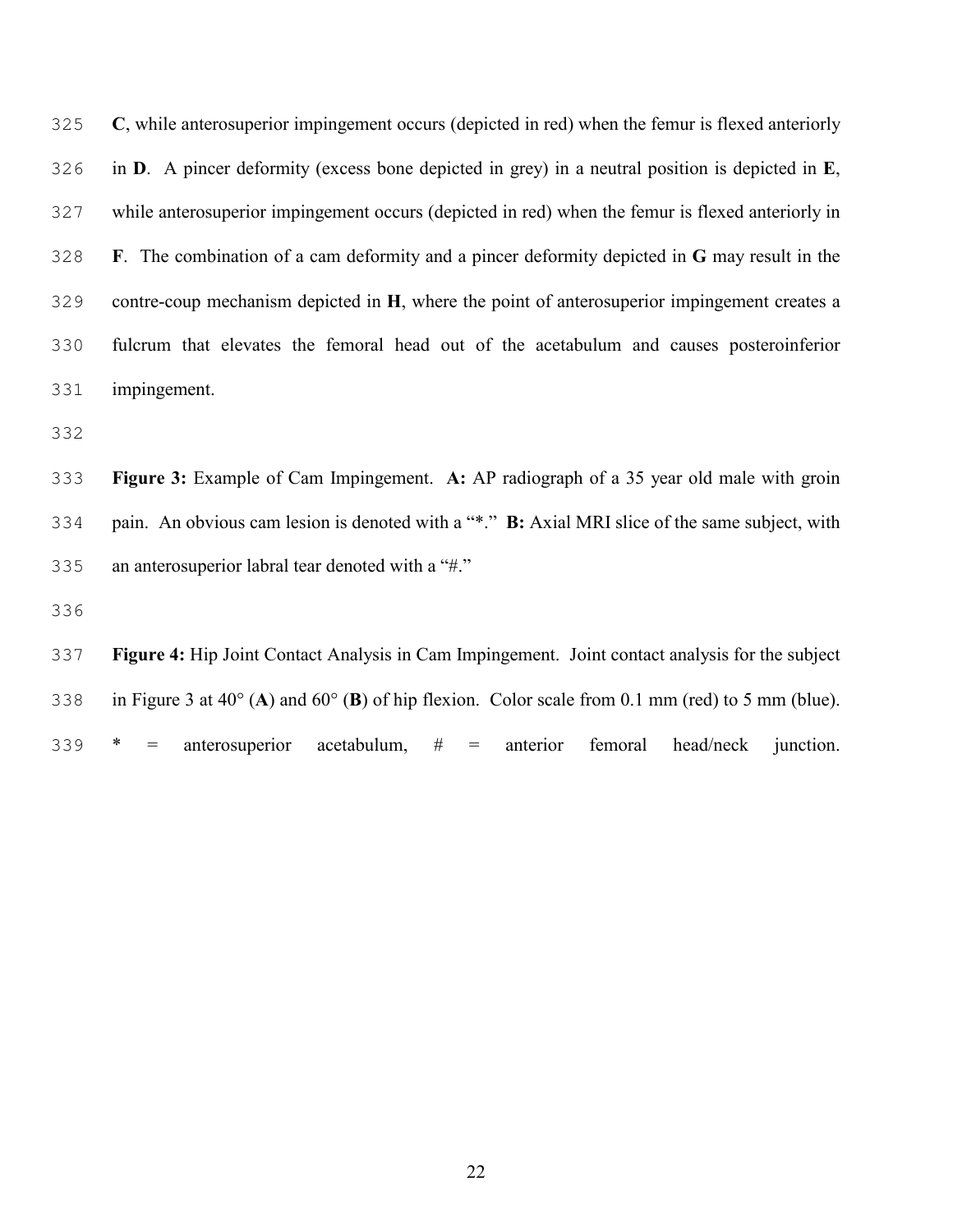| 340 |                | References                                                                                |
|-----|----------------|-------------------------------------------------------------------------------------------|
| 341 |                |                                                                                           |
| 342 | 1.             | Chandler DR, Glousman R, Hull D, et al. Prosthetic hip range of motion and                |
| 343 |                | impingement. The effects of head and neck geometry. Clin Orthop Relat Res 1982;284.       |
| 344 | 2.             | Ito K, Minka MA, 2nd, Leunig M, et al. Femoroacetabular impingement and the cam-          |
| 345 |                | effect. A mri-based quantitative anatomical study of the femoral head-neck offset. J Bone |
| 346 |                | Joint Surg Br 2001;83:171.                                                                |
| 347 | 3 <sub>1</sub> | Kluess D, Martin H, Mittelmeier W, et al. Influence of femoral head size on               |
| 348 |                | impingement, dislocation and stress distribution in total hip replacement. Med Eng Phys   |
| 349 |                | 2007;29:465.                                                                              |
| 350 | 4.             | Myers SR, Eijer HGanz R. Anterior femoroacetabular impingement after periacetabular       |
| 351 |                | osteotomy. Clin Orthop Relat Res 1999;93.                                                 |
| 352 | 5.             | Fraitzl CR, Kafer W, Nelitz M, et al. Radiological evidence of femoroacetabular           |
| 353 |                | impingement in mild slipped capital femoral epiphysis: A mean follow-up of 14.4 years     |
| 354 |                | after pinning in situ. J Bone Joint Surg Br 2007;89:1592.                                 |
| 355 | 6.             | Ilizaliturri VM, Jr., Nossa-Barrera JM, Acosta-Rodriguez E, et al. Arthroscopic treatment |
| 356 |                | of femoroacetabular impingement secondary to paediatric hip disorders. J Bone Joint       |
| 357 |                | Surg Br 2007;89:1025.                                                                     |
| 358 | 7.             | Tjoumakaris FP, Wallach DMDavidson RS. Subtrochanteric osteotomy effectively treats       |
| 359 |                | femoroacetabular impingement after slipped capital femoral epiphysis. Clin Orthop Relat   |
| 360 |                | Res 2007;464:230.                                                                         |
| 361 | 8.             | Ganz R, Gill TJ, Gautier E, et al. Surgical dislocation of the adult hip a technique with |
| 362 |                | full access to the femoral head and acetabulum without the risk of avascular necrosis. J  |
| 363 |                | Bone Joint Surg Br 2001;83:1119.                                                          |
| 364 | 9.             | Ganz R, Parvizi J, Beck M, et al. Femoroacetabular impingement: A cause for               |
| 365 |                | osteoarthritis of the hip. Clin Orthop Relat Res 2003;112.                                |
| 366 | 10.            | Beck M, Kalhor M, Leunig M, et al. Hip morphology influences the pattern of damage to     |
| 367 |                | the acetabular cartilage: Femoroacetabular impingement as a cause of early osteoarthritis |
| 368 |                | of the hip. J Bone Joint Surg Br 2005;87:1012.                                            |
| 369 | 11.            | Delaunay S, Dussault RG, Kaplan PA, et al. Radiographic measurements of dysplastic        |
| 370 |                | adult hips. Skeletal Radiol 1997;26:75.                                                   |
| 371 | 12.            | Toomayan GA, Holman WR, Major NM, et al. Sensitivity of mr arthrography in the            |
| 372 |                | evaluation of acetabular labral tears. AJR Am J Roentgenol 2006;186:449.                  |
| 373 | 13.            | Klaue K, Durnin CWGanz R. The acetabular rim syndrome. A clinical presentation of         |
| 374 |                | dysplasia of the hip. J Bone Joint Surg Br 1991;73:423.                                   |
| 375 | 14.            | Notzli HP, Wyss TF, Stoecklin CH, et al. The contour of the femoral head-neck junction    |
| 376 |                | as a predictor for the risk of anterior impingement. J Bone Joint Surg Br 2002;84:556.    |
| 377 | 15.            | Gosvig KK, Jacobsen S, Palm H, et al. A new radiological index for assessing asphericity  |
| 378 |                | of the femoral head in cam impingement. J Bone Joint Surg Br 2007;89:1309.                |
| 379 | 16.            | Tanzer MNoiseux N. Osseous abnormalities and early osteoarthritis: The role of hip        |
| 380 |                | impingement. Clin Orthop Relat Res 2004;170.                                              |
| 381 | 17.            | Pfirrmann CW, Mengiardi B, Dora C, et al. Cam and pincer femoroacetabular                 |
| 382 |                | impingement: Characteristic mr arthrographic findings in 50 patients. Radiology           |
| 383 |                | 2006;240:778.                                                                             |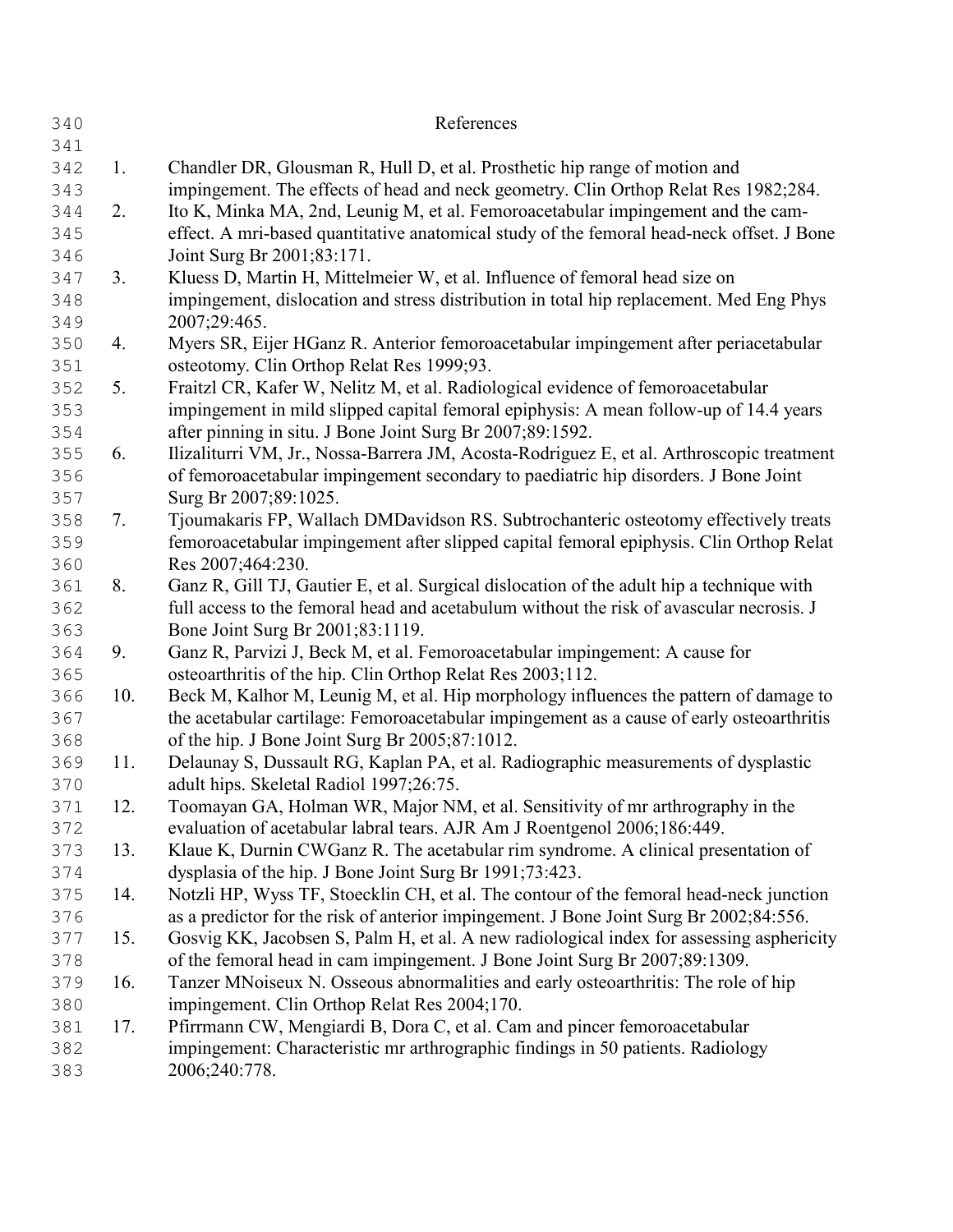| 384 | 18. | Philippon MJ, Maxwell RB, Johnston TL, et al. Clinical presentation of femoroacetabular    |
|-----|-----|--------------------------------------------------------------------------------------------|
| 385 |     | impingement. Knee Surg Sports Traumatol Arthrosc 2007;15:1041.                             |
| 386 | 19. | Beaule PE, Le Duff MJZaragoza E. Quality of life following femoral head-neck               |
| 387 |     | osteochondroplasty for femoroacetabular impingement. J Bone Joint Surg Am                  |
| 388 |     | 2007;89:773.                                                                               |
| 389 | 20. | Philippon MJ, Stubbs AJ, Schenker ML, et al. Arthroscopic management of                    |
| 390 |     | femoroacetabular impingement: Osteoplasty technique and literature review. Am J Sports     |
| 391 |     | Med 2007;35:1571.                                                                          |
| 392 | 21. | Mardones R, Lara J, Donndorff A, et al. Surgical correction of "Cam-type"                  |
| 393 |     | Femoroacetabular impingement: A cadaveric comparison of open versus arthroscopic           |
| 394 |     | debridement. Arthroscopy 2009;25:175.                                                      |
| 395 | 22. | Zumstein M, Hahn F, Sukthankar A, et al. How accurately can the acetabular rim be          |
| 396 |     | trimmed in hip arthroscopy for pincer-type femoral acetabular impingement: A cadaveric     |
| 397 |     | investigation. Arthroscopy 2009;25:164.                                                    |
| 398 | 23. | Beaule PE, Zaragoza E, Motamedi K, et al. Three-dimensional computed tomography of         |
| 399 |     | the hip in the assessment of femoroacetabular impingement. J Orthop Res 2005;23:1286.      |
| 400 | 24. | Tannast M, Kubiak-Langer M, Langlotz F, et al. Noninvasive three-dimensional               |
| 401 |     | assessment of femoroacetabular impingement. J Orthop Res 2007;25:122.                      |
| 402 | 25. | Kubiak-Langer M, Tannast M, Murphy SB, et al. Range of motion in anterior                  |
| 403 |     | femoroacetabular impingement. Clin Orthop Relat Res 2007;458:117.                          |
| 404 | 26. | Wyss TF, Clark JM, Weishaupt D, et al. Correlation between internal rotation and bony      |
| 405 |     | anatomy in the hip. Clin Orthop Relat Res 2007;                                            |
| 406 | 27. | Kennedy MJ, Lamontagne MBeaule PE. Femoroacetabular impingement alters hip and             |
| 407 |     | pelvic biomechanics during gait walking biomechanics of fai. Gait Posture 2009;30:41.      |
| 408 | 28. | Taylor WR, Ehrig RM, Duda GN, et al. On the influence of soft tissue coverage in the       |
| 409 |     | determination of bone kinematics using skin markers. J Orthop Res 2005;23:726.             |
| 410 | 29. | Mardones RM, Gonzalez C, Chen Q, et al. Surgical treatment of femoroacetabular             |
| 411 |     | impingement: Evaluation of the effect of the size of the resection. J Bone Joint Surg Am   |
| 412 |     | 2005;87:273.                                                                               |
| 413 | 30. | Harris WH. Etiology of osteoarthritis of the hip. Clin Orthop Relat Res 1986;20.           |
| 414 | 31. | Anderson AE, Nelson DP, Weiss JA, et al., Femoroacetabular impingement: A three-           |
| 415 |     | dimensional morphological assessment, in 54th Annual Orthopaedic Research Society          |
| 416 |     | Meeting. 2009: Las Vegas, Nevada.                                                          |
| 417 | 32. | Schache AG, Blanch PD, Rath DA, et al. Intra-subject repeatability of the three            |
| 418 |     | dimensional angular kinematics within the lumbo-pelvic-hip complex during running.         |
| 419 |     | Gait Posture 2002;15:136.                                                                  |
| 420 | 33. | Leardini A, Chiari L, Della Croce U, et al. Human movement analysis using                  |
| 421 |     | stereophotogrammetry. Part 3. Soft tissue artifact assessment and compensation. Gait       |
| 422 |     | Posture 2005;21:212.                                                                       |
| 423 | 34. | Cappozzo A, Catani F, Leardini A, et al. Position and orientation in space of bones during |
| 424 |     | movement: Experimental artifacts. Clinical Biomechanics 1996;11:90.                        |
| 425 | 35. | Taylor WR, Ehrig RM, Heller MO, et al. Tibio-femoral joint contact forces in sheep. J      |
| 426 |     | Biomech 2006;39:791.                                                                       |
| 427 | 36. | Lafortune MA, Cavanagh PR, Sommer III HJ, et al. Three-dimensional kinematics of the       |
| 428 |     | human knee during walking. J Biomech 1992;25:347.                                          |